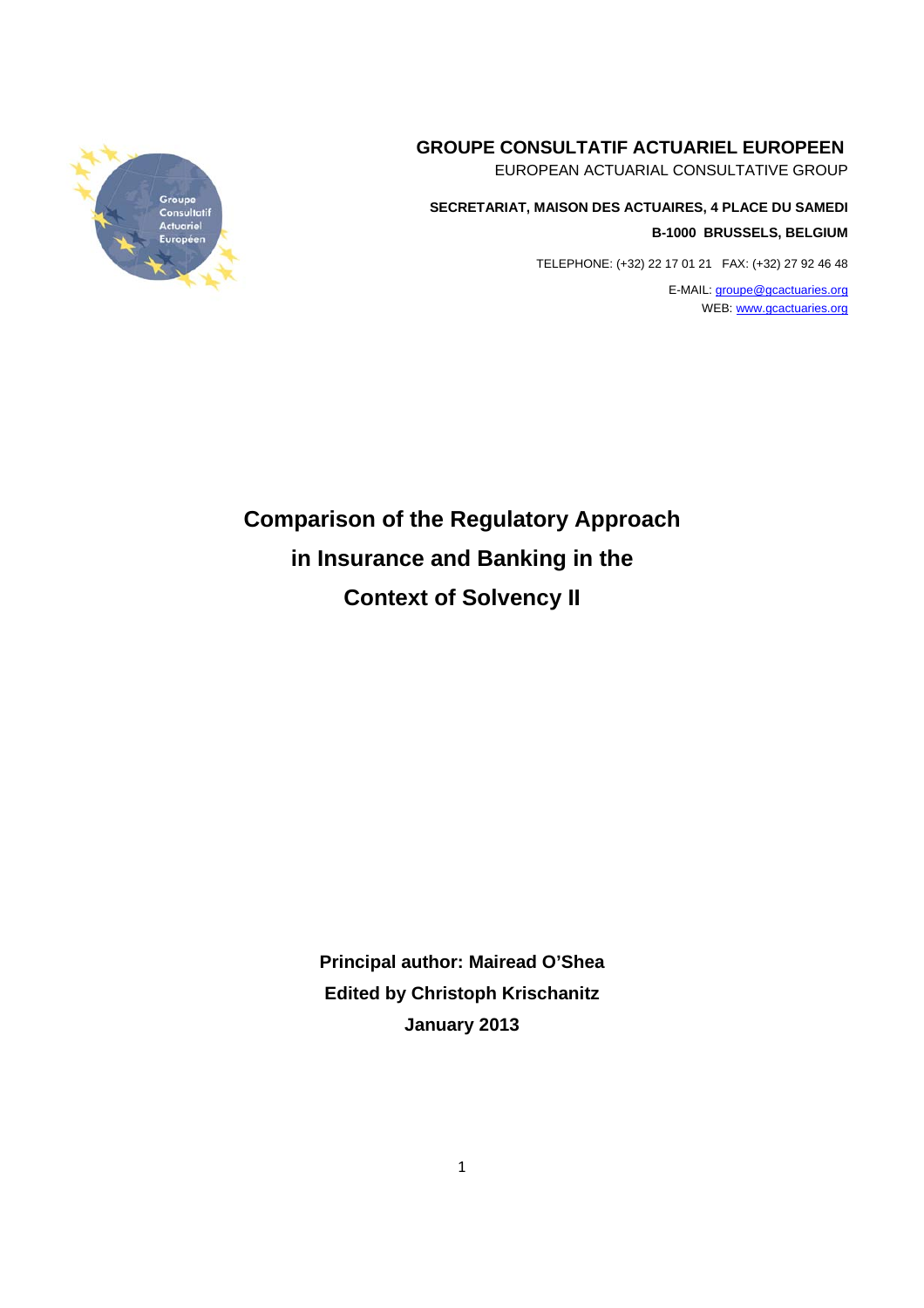# **Comparison of the Regulatory Approach in Insurance and Banking in the Context of Solvency II**

### **0. Executive Summary**

Risk‐based financial supervision is different for Banking and Insurance. Business models are different, risks are different and thus regulatory measures are also different. But this does not mean that systems cannot learn from each other. This paper identifies the key differences between Banking and Insurance regulation which are, *inter alia*, that

- Solvency II is broader than Basel II/III
- Mismatch and funding risk is appreciated more in Solvency II than in Basel II/III
- The Solvency II capital definitions appear to be much more stringent than the corresponding Basel II/III definitions

The twin towers of banking are capital and funding, whereas the twin towers of insurance are capital and risk. As a strategy in the current European crisis, applying actuarial financial management techniques to banking could be a key consideration in increasing confidence in the ability of banks to realistically quantify and judge all risks.

### **1. Introduction**

The purpose of this paper is to help insurance actuaries, regulators and other interested parties with a knowledge of Solvency II understand similarities and differences between the regulatory frameworks applying to banks and insurance companies. The paper includes detailed analysis of the regulatory requirements for the banking sector and discusses key areas of overlap or divergence from Solvency II.

The paper is split into four sections dealing with the concepts behind the frameworks, the evolution from Basel II to Basel III, stress tests and finally a summary of the challenges for banking regulation in the context of the current sovereign debt crisis. There is also a list of references and an appendix detailing the Basel II/III framework.

The paper is a by‐product of a wider discussion within the Groupe Consultatif about the impact of sovereign debt risk to financial institutions. It was first drafted by a Sub Working Group of the Groupe Consultatif and was then taken over by the Investment and Financial Risk Committee where the paper was finalised.

### **2. Concepts behind Basel II/III and Solvency II**

- 2.1. Basel II/III was designed as principle-based but in an environment where there was a low threat of enforcement. Solvency II is also principled based but has an attendant credible threat of enforcement.
- 2.2. Solvency II is broader than Basel II/III in that it is a total Balance Sheet approach incorporating assets and liabilities whereas Basel II/III concentrates on Credit, Market and Operational risk.
- 2.3. One of the key criticisms of Basel II is that it has been seen as contributing to the last financial crisis, through the calculation of risk‐weightings methodology. One of the key components of Basel II was to increase the amount of capital banks had to hold against riskier assets. Extremely low‐risk assets, meanwhile, could be held with very little or even no capital. Risk, moreover, was calculated primarily by reference to the rating assigned by one of the recognised ratings agencies. The consequence of this Basel II reform was to discourage banks from lending to risky enterprises, and to encourage the accumulation of apparently risk‐free assets. This was a primary contributor to the structured finance craze, as securitisation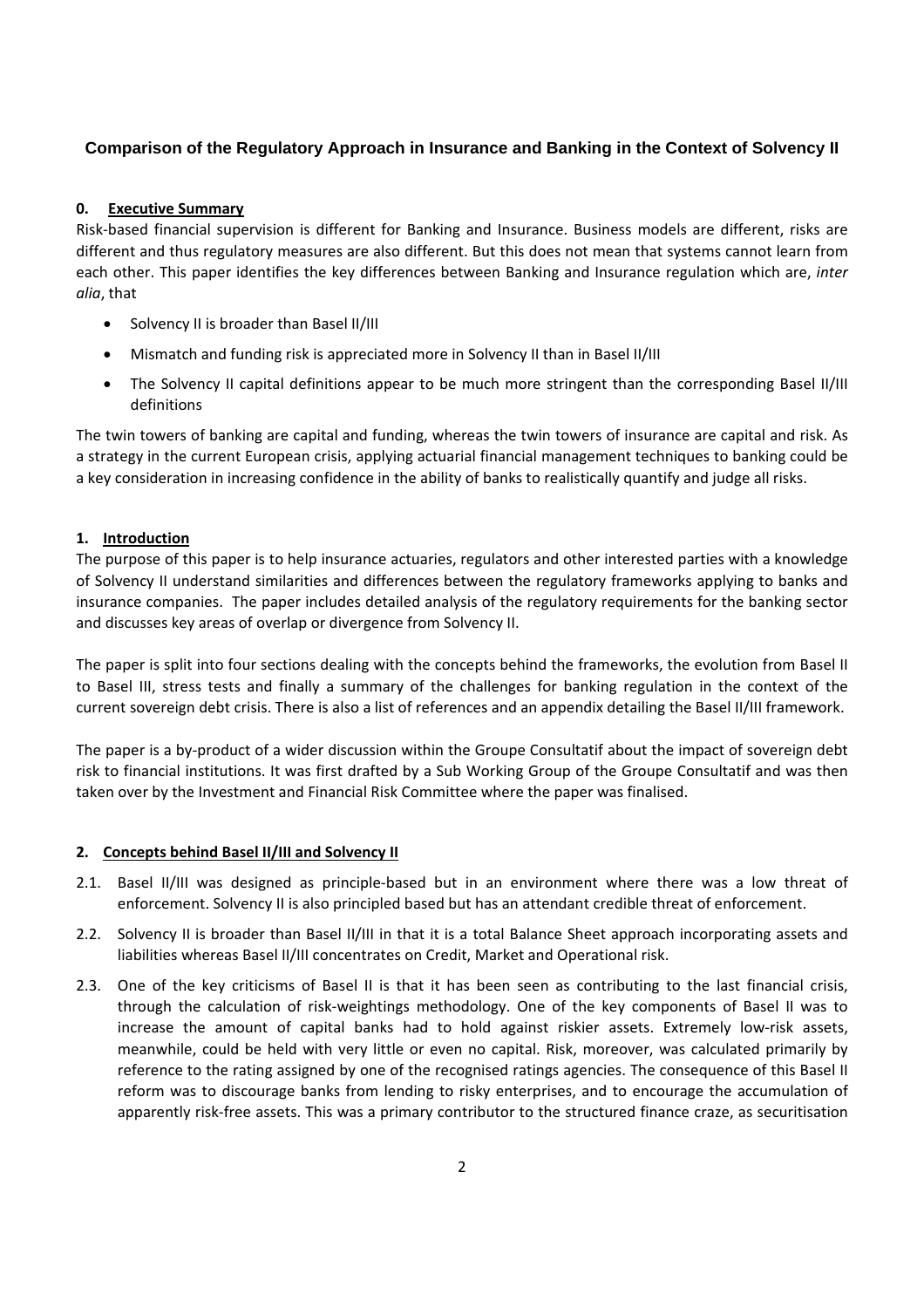was a way to "manufacture" apparently risk-free assets out of risky pools. What brought banks like Citigroup and Bank of America to such difficulty wasn't direct exposure to sub‐prime loans, but exposure to triple‐A‐rated debt backed by pools of such loans, debt which turned out not to be risk‐free at all.

Initially Basel II was designed with the primary aim of achieving capital efficiency for banks. The changes in banking that led to the subprime crisis hinged, in large part, on three closely linked developments coupled with the regulation. These were:

- (i) the huge growth in derivatives;
- (ii) the decomposition and distribution of credit through securitisation;
- (iii) the formidable combination of mathematics and computing power in risk management.

This led to an over-reliance on models at the expense of judgement. A global situation emerged in banking where there was also poor visibility as to where risk exposure lay.

Basel II/III is models focused. However, post the subprime crisis, the emphasis on banking regulation has turned towards resilience.

Model based regulation implies a strong requirement for reliable, comprehensive through‐the‐cycle historic data, which is a challenge for many banks.

The management tool for assessing all risks is Enterprise Risk Management; however the extent to which this is understood and implemented can be questioned.

For insurers, who, on the whole, have a stronger history of modelling and data collection, Solvency II continues the reliance on models, which are now formally structured along the lines of the Basel II/III models. However, the limitations of the regulation as it applies to any one insurance company or risk category can be addressed by using the insurer's own model, subject to approval, and by the requirement to carry out the Own Risk and Solvency Assessment. The Basel II/III equivalent is to allow the bank judgement around certain parameters in the models (also subject to approval) and to supplement the three requirements of Basel II/III (Credit, Market and Operational Risk) with a Material Risks Assessment, which is a catch-all assessment of the remainder, usually in the format of a general commentary. Given the stronger history of comprehensive, all‐risks modelling by insurance companies and actuarial judgement applied to model outcomes, it is likely that insurers are in a far stronger position from a comprehensive risk management perspective notwithstanding that both methodologies stem from the same approach.

Basel II/III is only designed to evaluate risk occurring in the next year, whereas Solvency II incorporates a run‐off out over future years via the Risk Margin.

2.4. In banking the term mismatch of debt can be highly skewed. Banks lend out money on a ten year loan and fund this largely through 3 month money. They may then have to roll this over (refund) forty times before the end of the term of the loan at the market rates prevailing at the time and unknown at the time of pricing. For example, banks lent out billions in tracker mortgages which guaranteed that over the full term of the mortgage that the pricing to the customer would only vary with the ECB rate leaving the banks themselves exposed to the risk of higher costs in the money markets when refunding to maturity. Money market rates quickly rendered these highly loss making. Other products have limited scope for repricing and this is further compounded now by the greater political influence of governments on banks that have been bailed out. A key issue in banking has been such proliferation of short-term debt issued to support illiquid long-term assets, but in addition much of it issued beneath the regulatory radar in highly leveraged 'shadow' banks. Basel II/III includes the quantification of off Balance Sheet assets but not shadow banks and it is still not a total Balance Sheet approach (as Solvency II is) with only Credit, Market and Operational risk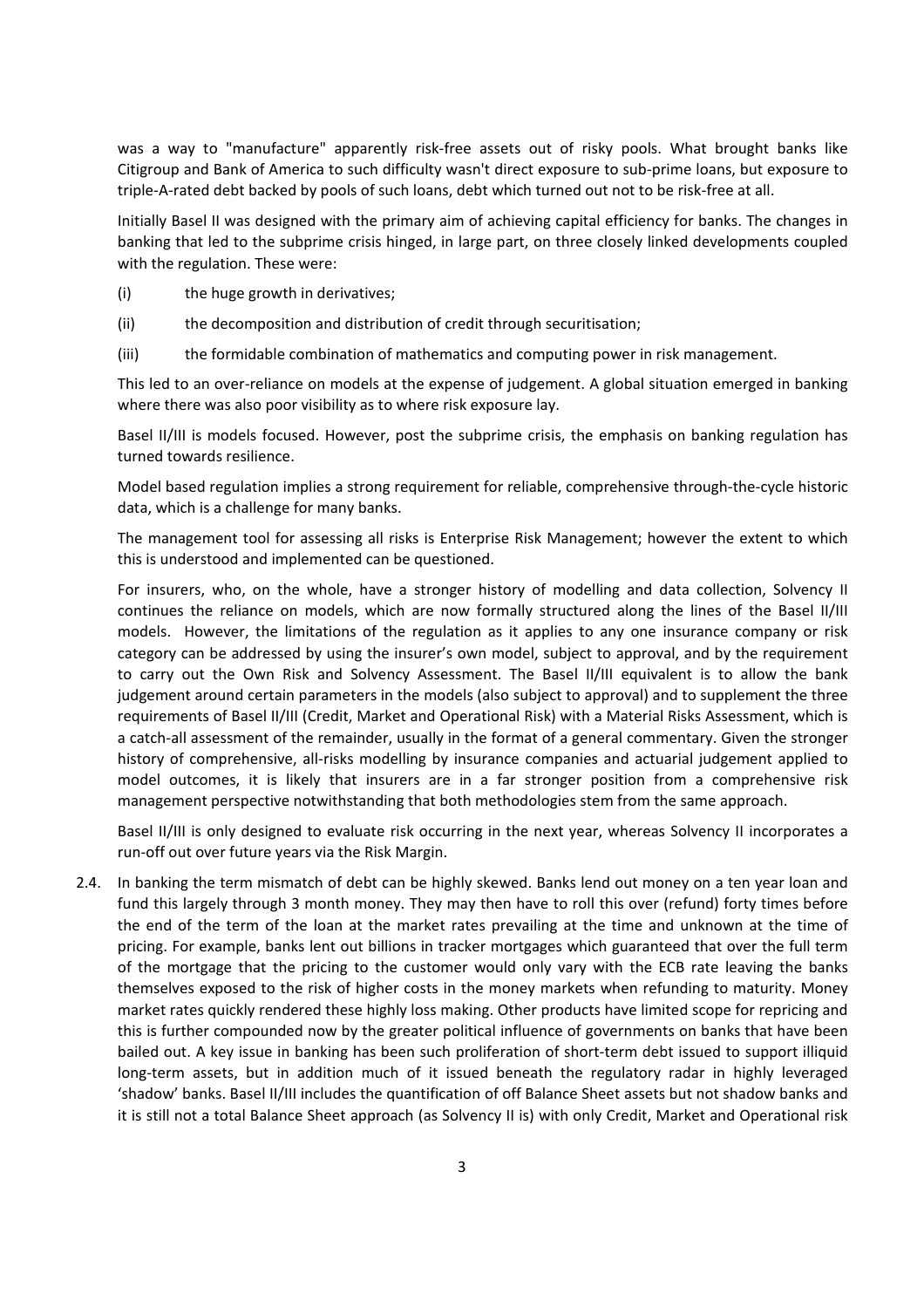being explicitly considered. It does not consider the risk due to funding explicitly. In the 1950s, liquid assets were typically 30% of British clearing banks total assets (Treasury Bills and Short Term Government Debt). Now they are of the order of 1% of liabilities. No reserves need be held for this risk. The so-called twin towers of banking are capital and funding and they are inextricably interlinked, which greatly increases risk and the urgency of risk management.

Insurance is funded by upfront premia, giving insurers strong operating cash flow without the requirement for wholesale funding. With Solvency II, there would appear to be a much greater appreciation of matching even with the advent of fair values. The total balance sheet approach puts a very specific focus on the profile of assets in relation to liabilities. The approach is all‐risks and much more comprehensive and integrated in its financial risk management and measurement. It takes a much more economic approach considering both sides of the balance sheet.

Basel II/III aside, there is now increasing interest on the part of the IMF and the Financial Stability Board, a global club of regulators, on the mismatch of the maturities of banks' assets and liabilities, the connections between banks and the rest of the financial system, including non‐bank financial firms.

2.5. In the days when banks (and their customers) could not rely on governments to save them, they carried huge buffers to protect themselves against losses and drops in confidence. In the late 19th century a typical American or British bank had an equity buffer (i.e. core capital) equivalent to 15‐25% of its assets. As recently as the 1960s, British banks held more than a quarter of their assets in low-risk, liquid form, such as cash or government bonds.

Over time governments have supplied more protection against disaster. First came liquidity support by central banks; deposit insurance followed; in the latest crisis governments have given all creditors a blanket implicit guarantee. As a result, banks capital buffers have fallen. Going into the crisis, some Western institutions' core capital was 3% of their assets or less, and less than a tenth of those assets were liquid. Government support may also have given banks an incentive to grow much bigger, so that most European countries now underwrite banking systems several times larger than their GDPs.

Such extensive government guarantees render redundant the normal laws of companies' capital structure, which dictate that high leverage and over-reliance on short-term borrowing are an extremely high risk combination. A bank can operate with almost no equity, safe in the knowledge that it will still be able to borrow and raise deposits cheaply, because creditors know they are guaranteed. Furthermore, if a bank knows the state will always provide liquidity if markets dry up, it has a big incentive to rely on short‐term borrowing (which is typically cheaper than long‐term funds). It follows that if banks in a state‐backed system are to have safety buffers, the state must determine their thickness and quality.

The role of capital in a bank is nevertheless to act as a buffer against future, unidentifiable, even relatively improbable losses, whilst still leaving the bank room to recover or organise an orderly winding down. The preferred definition in the context of credit risk management and capital management is unexpected loss. The expected outcome is compared with the mean of all possible outcomes and unexpected loss is measured by the standard deviation of the outcomes.

A key issue has been the misalignment of incentives. Banks deemed 'too big to fail' have nestled under an implicit guarantee. Sensitivity to risk was dulled by 'the Greenspan put'; banks would be bailed out with lower rates and liquidity support if needed. In the Basel II/III context, this overrode Basel II/III. Regardless of output or risk profile, large banks had a guaranteed buyer.

Regulation for all is now moving towards macroprudential concepts, which regulates banks in consideration of risks to the whole system or economy.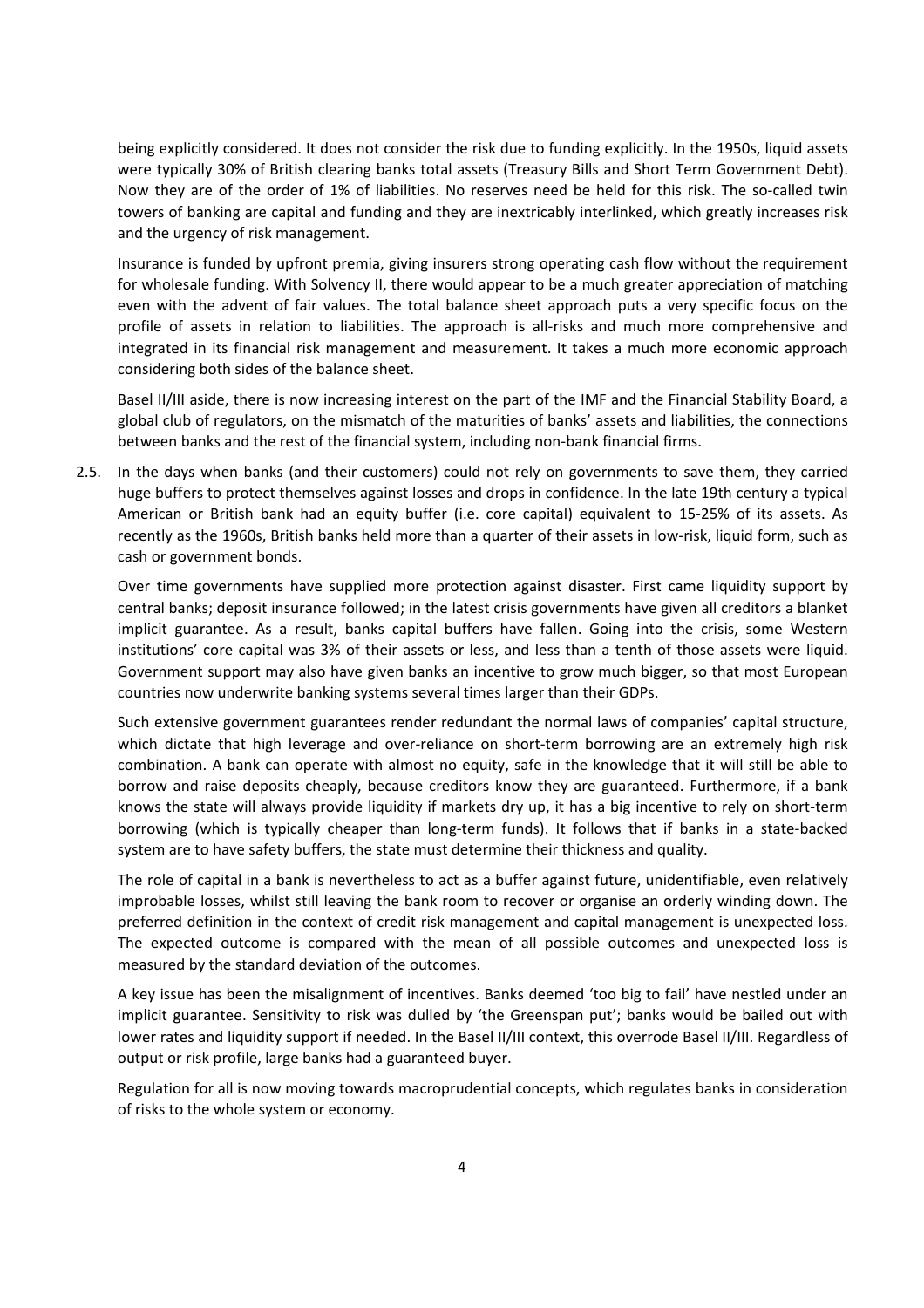2.6. One key difference between how insurers and banks are managed can best be illustrated by considering the Income Statement of a financial institution that is composed partly of an insurance company and partly of a bank. The example used is that of Irish Life and Permanent Financial Statements 2010.

This illustrates that, at a high level, the structure of a bank Income Statement is:

Net Interest Income (Admin Expenses) (Depreciation and Amortisation) (Provisions for Impairment) (Taxation) Profit

The insurance company income line is structured as:

Premiums (net of reinsurance) Investment Return Change of shareholder value of inforce business (Claims net of insurance) (Change in liabilities) (Admin Expenses) (Depreciation and Amortisation) (Taxation) Profit

If we then attempt to map the bank income statement to the current structure of insurer statements, the following emerges:

| <b>Bank</b>                     | Insurer                                |
|---------------------------------|----------------------------------------|
|                                 | -> Change in value of inforce business |
| Net Interest Income             | -> Premiums (net of reinsurance)       |
| + Investment Return             |                                        |
| (Admin Expenses)                | -> (Admin Expenses)                    |
| (Depreciation and Amortisation) | -> (Depreciation and Amortisation)     |
|                                 | -> Change in liabilities               |
| (Provisions for Impairment)     | -> (Claims net of insurance)           |
| (Taxation)                      | -> (Taxation)                          |
| Profit                          | -> Profit                              |

If we consider that per banking regulation, Provisions for Impairment may only include provisions in respect of existing business that has already gone impaired (i.e. the equivalent for a life insurer of the sum at risk net of reinsurance in respect of death claims incurred), it is clear that the two lines in the insurer Income Statement that do not have an equivalent on the bank statement are the Change in the Value of Inforce Business and the Change in Liabilities; in other words the two lines in the statement that deal with future financial risk measurement.

Basel II/III assumes that Expected Loss will be covered off by loan loss provisions of the bank.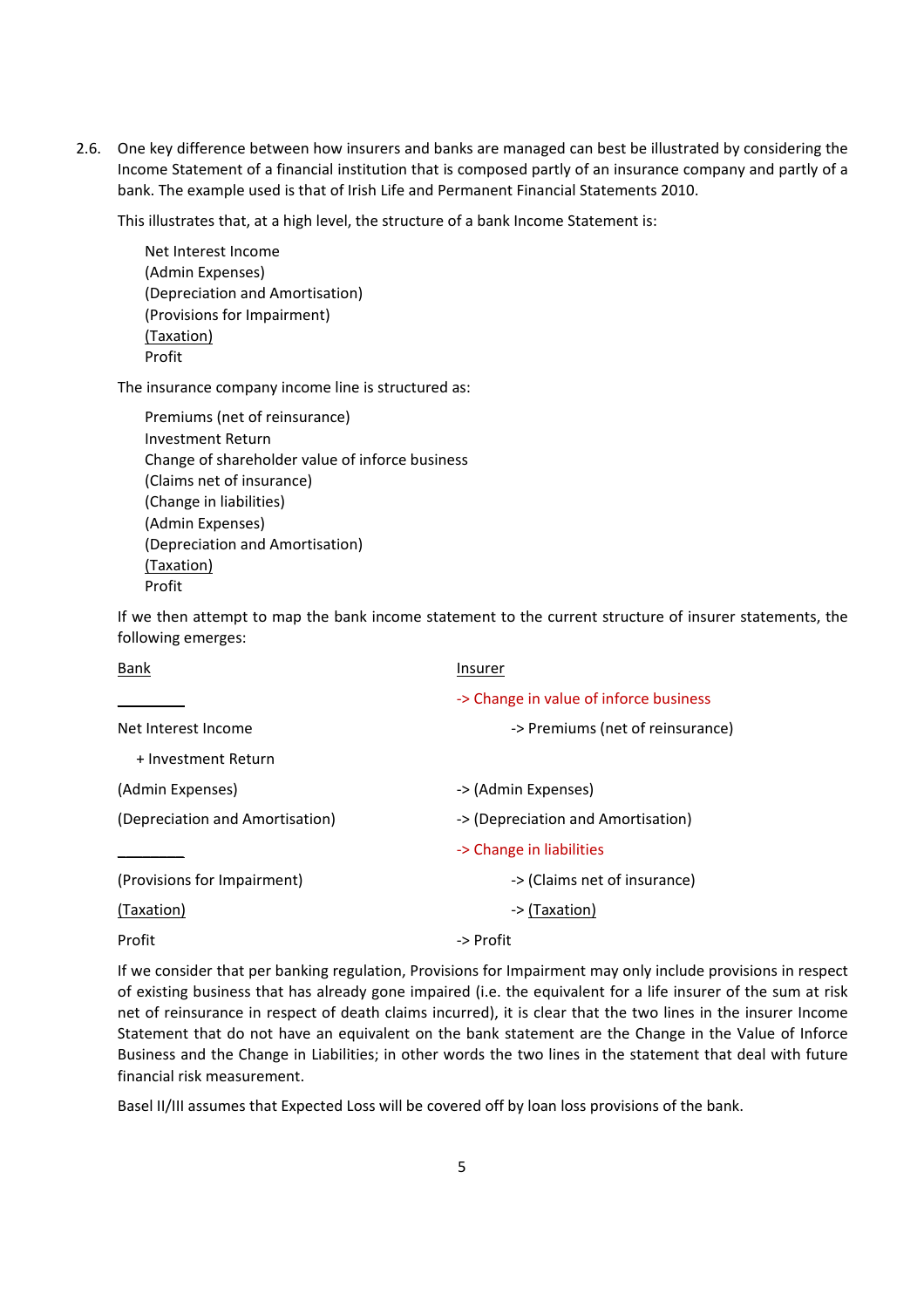Under Solvency II, the valuation of the Technical Provisions, on a best estimate basis, which are the probability weighted average of future cash flows, discounted using the risk‐free term structure and the Risk Margin designed to calculate the margin required by a third party to take over the entire future obligation both ensure that expected future liability is covered by assets before consideration of capital which is to be held over and above this.

The requirement to distinguish between expected and unexpected losses applies only to those banks that have elected to use the IRB Approach to credit risk.

The objective of IFRS is to ensure that the financial statements adequately reflect the losses that are incurred at the balance sheet date, whilst Basel II/III's objective is to ensure that the lender has sufficient provision or capital to support its expected losses over the course of the next 12 months and support any unexpected credit losses. The IRB Approach is based upon a long run average twelve month probability of default and the bank's most conservative estimate of 'loss given default' across an economic cycle. IFRS clearly states that it is an incurred loss model and Basel II/III is about expected and unexpected losses. Expected Loss and Incurred Loss (or even including Incurred But Not Reported Loss) are unlikely to be the same. By definition, an incurred loss at the balance sheet date is one where the trigger event that gives rise to an impairment loss has already happened whereas an expected loss is one that is anticipated, irrespective of whether the trigger event has taken place at the balance sheet date. Basel II/III defines default as the obligor being 90 days past due on the obligation whereas IFRS refers to actual breach of contract, technically one missed capital or interest payment. On the face of it, IFRS is more conservative but in fact Basel II/III takes into account all default that are likely to occur in the next twelve months while IFRS only recognises impairments incurred up to the balance sheet date. This is adjusted for in the regulation, somewhat crudely, by comparing the Basel II/III expected loss calculation with the amount of provisions made. Any shortfalls (where Expected Loss exceeds the total provision) must be deducted from capital (50% from Tier 1 and 50% from Tier 2) and any 'excesses' (where the total provision exceeds the Expected Loss) may be eligible as Tier 2 capital. The methodology should of course be internally consistent with the Unexpected Loss calculated and for which capital is held consistent with the Expected Loss, not a different measure.

Under Solvency II, these measures are fully consistent.

2.7. Under Basel II/III there is a heavy reliance on Credit Agencies ratings. Credit Ratings can often be out of date and sometime grossly inaccurate. i.e. Lehman Brothers had A rating from Standard and Poors when it opened bankruptcy. The alternative is to use IRB methods (Internal Rating Base Approach), however these use static recovery rates or alternatively a very simplistic set of correlations. At present correlation matrices and recovery rates do not consider the stochastic element that may impact the recovery rates in a specific sector, region or individual institution. Additionally IRB methods are not revised with the frequency needed in the present financial climate.

By contrast, the stronger practice of stochastic modelling coupled with the Own Risk and Solvency Assessment of Solvency II is less likely to result in such limitations.

2.8. Counterparty risk is a key risk in banking. Asymmetries caused serious issues in the vast OTC derivatives market where even large dealing firms lacked the information to determine the consequences of others failings. Losses on contracts linked to Lehmans turned out to be modest but nobody know that when it collapsed in September '08, causing panic.

Under Basel II/III, counterparty risk is part of the judgement that banks make without guidance. It can form part of the Material Risks Assessment but there is no guidance or industry standard on how to complete this.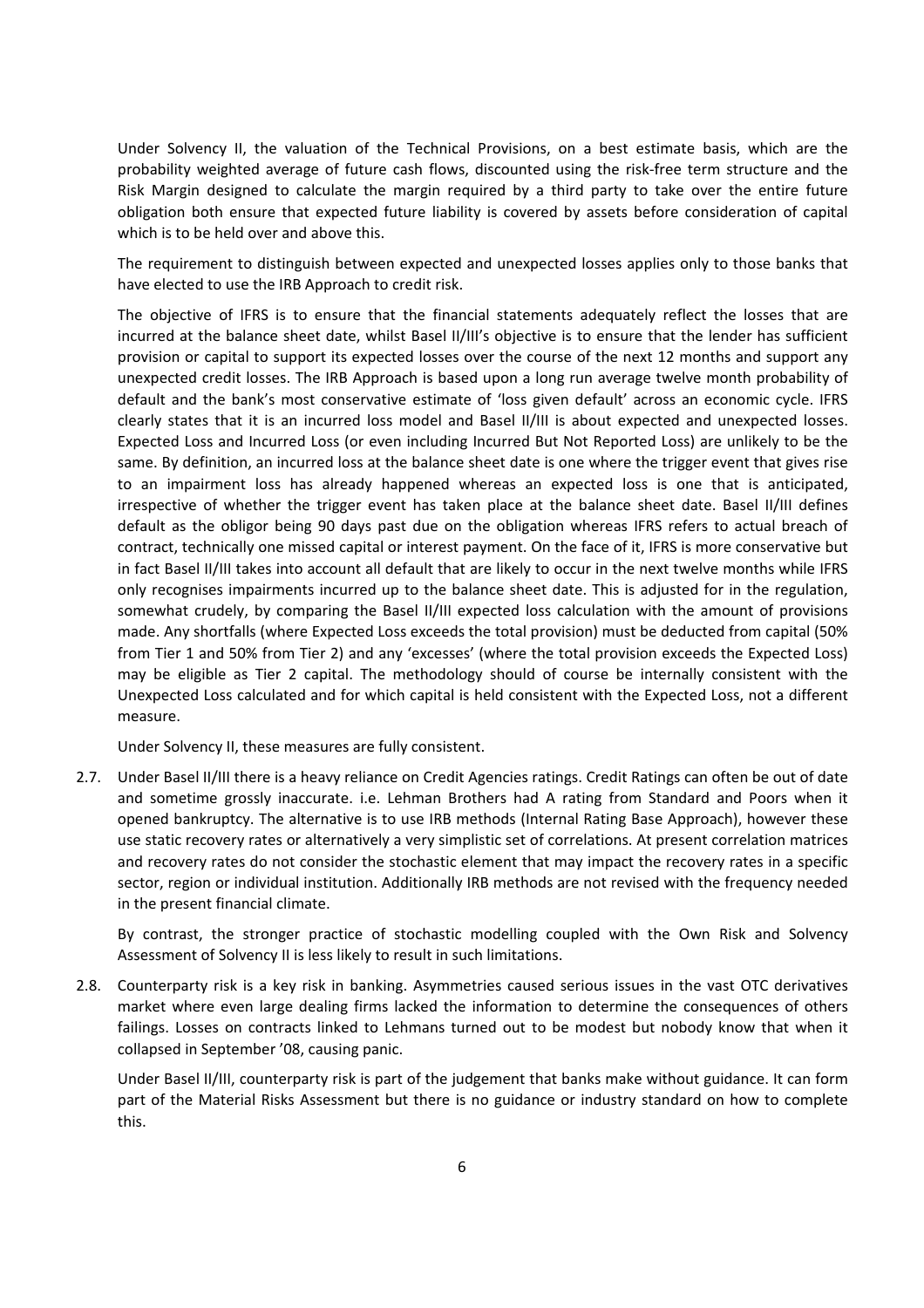Basel II/III is based on the premise of VaR which has a one year time horizon for market risk. This makes it difficult to judge the exposure to tail risks built up eg. by sellers of swaps on CDOs.

Under Solvency II, 'credit risk' is the counterparty risk of banking terminology. It is treated explicitly with its own capital requirement. In practice, it relates to reinsurance.

2.9. Performance in financial services is usually judged relative to rivals or to an industry benchmark, encouraging banks to mimic each others risk taking, even if in the long run it benefits no one. 'As long as the music is playing you've got to get up and dance.'

Both Basel II/III and Solvency II are based on an individual company's risk profile. However, this is being countered now by macroprudential regulation, which regulates each company in consideration of the system as a whole eg. calibration under QIS 5 has been intensified.

Insurance policies are generally long‐term with controlled outflows, traditionally enabling insurers to act as stabilisers to the financial system. This was because:

- their relatively limited size meant there would not be disruptive effects in the financial markets
- an insurance insolvency develops slowly and can often be absorbed by, for example, capital raising, or, in a worst case, an orderly wind down;
- the features of the interrelationships of insurance activities mean that contagion risk would be limited.

Indeed, during the financial crisis, insurers maintained relatively steady capacity, business volumes and prices. However, insurance companies tend to be regarded less as shock absorbers than heretofore. Banks and insurance companies grew increasingly interdependent through the boom in derivatives and computer‐ driven equity tracking. Another bond was cross‐ownership. At the start of the crisis, financial firms held large quantities of each others common and hybrid equity. Such tight coupling of components increased the danger of non‐linear outcomes, where a small change has a big impact.

These risky dynamics were caused not only by complexity but paradoxically by homogeneity. Banks, insurers and hedge funds bought massive amounts of debt securities to try to reduce risk through diversification; but the ingredients were similar – leveraged loans, American mortgages etc. From an individual perspective, it looks sensible. But for the system as a whole, it concentrated risk as reflected in their returns.

The old supervisory framework assumed that if the 100 largest banks were individually safe, the system was too. But the crisis has shown that even well managed firms, acting prudently in a downturn, can undermine the strength of all. The Financial Stability Board, an international group of regulators, is trying to co-ordinate global reforms in areas such as capital.

International co-ordination between regulators will improve. It could see a re-introduction of Group Solvency II provisions within the next ten years, where one regulator regulates all of the companies within a group.

2.10. Basel II gave banks a lot more wriggle room to determine their own risk weights under the IRB Approach, which carries a moral hazard risk. Many of the assets on the balance sheet of RBS were categorised in a way that required no capital against them. The FSA reconstructed RBS's balance sheet using new rules (known as Basel III) that give banks far less scope to massage numbers and found that actual capital was only about 2% of assets.

How RBS calculated its numbers is an illustration against giving banks too much discretion in calculating key ratios that are relied upon by investors and providers of credit. Basel 1, the original set of international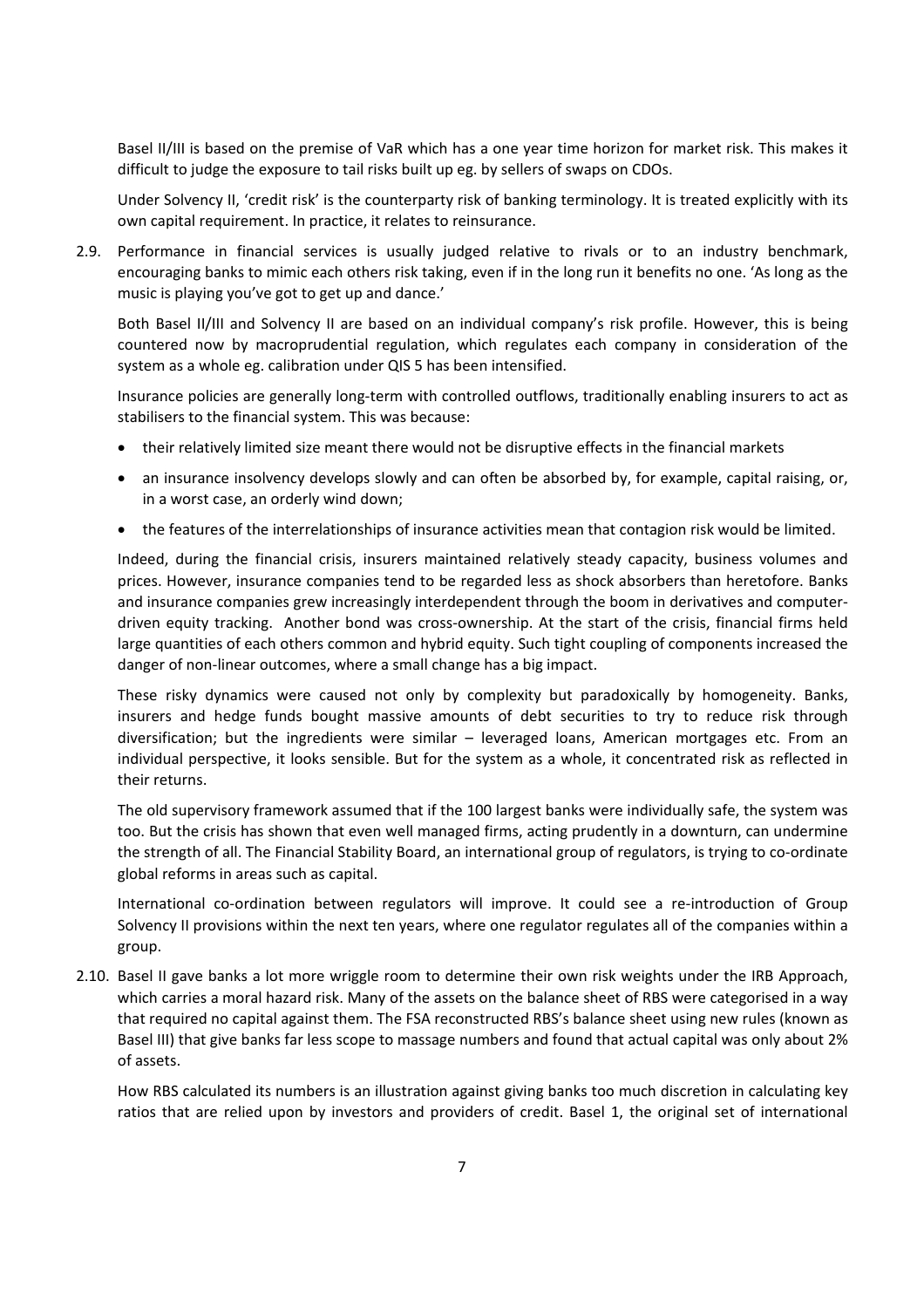capital standards, forced banks to apply strict risk weightings and required them to hold more capital against risky assets (commercial real estate loans, for instance) than against relatively safe ones (such as residential mortgages). Basel II allowed more latitude. RBS took advantage of this, for instance by setting the confidence interval at 96%. Most others in the industry applied a 99.9% standard.

In the bank's trading book the shortage of capital should have been plain to see. According to the FSA:

Only £2.3bn of core tier 1 capital was held to cover potential trading losses which might result from assets carried at around £470bn on the firm's balance sheet. In fact, in 2008, losses of £12.2bn arose in the credit trading area alone (a subset of total trading book assets). A regime which inadequately evaluated trading book risks was, therefore, fundamental to RBS's failure. This inadequacy was particularly significant for RBS, given that the purchase of ABN AMRO significantly increased RBS's trading book assets. RBS was allowed by the existing regulations to substantially increase its trading risk exposure counterbalanced only by a small increase in capital buffers available to absorb loss.

This also illustrates the fact that the definition of Tier 1 capital under Basel II is quite lax. Many of the equity‐like instruments allowed were really debt. In effect, the fine print allowed banks' common equity, or "core" Tier 1, the purest and most flexible form of capital, to be as little as 2% of risk‐adjusted assets. By comparison the Solvency II capital definitions are much more stringent.

There is a sense that the Basel II/III regulations can be viewed by banks as a hurdle to clear in the most efficient possible manner but without engagement of the principles of prudential risk management. For example, some banks, having gained approval for IRB models, then found that as experience developed that the change in parameters dictated by the underlying data resulted in higher Risk Weighted Assets under the IRB Approach than under the Standardised Approach. This resulted in a switch back to the Standardised Approach, a move which was also granted approval by regulators. National regulators have a clear interest in state‐owned or state‐recapitalised banks passing regulatory hurdles. This is less likely to occur in the insurance industry.

2.11. Operational risk tends to be similar between Basel II/III and Solvency II in that it becomes in effect a fixed percentage of a key exposure.

Under the Standardised Approach to operational risk the capital charge is the sum of specified percentages of banks' gross income or loans for eight business lines. Under the Advanced Measurement Approach to operational risk, the most sophisticated option of Basel II/III, subject to the satisfaction of more stringent supervisory criteria, banks estimate the required capital with their own internal measurement systems.

2.12. The Basel II Accord has been criticized for potentially causing procyclicality and intensifying rather than reducing systemic crises. The accord requires banks to increase their capital ratios when they face greater risks. Unfortunately, this may require them to lend less during a recession or a credit crunch, which could aggravate the downturn. The regulations have been criticised as causing the harmonisation of investment decisions during crises with the consequence of destabilising rather than stabilising the financial system. A similar criticism has been directed at fair value accounting rules.

Unlike banking, in insurance the major sources of potential procyclicality are to be found in the financial markets: equities and default risk for bond issuers. In a downturn, the increased likelihood of breaches of the capital requirement might lead insurance companies to sell equities and bonds, exacerbating the market trend.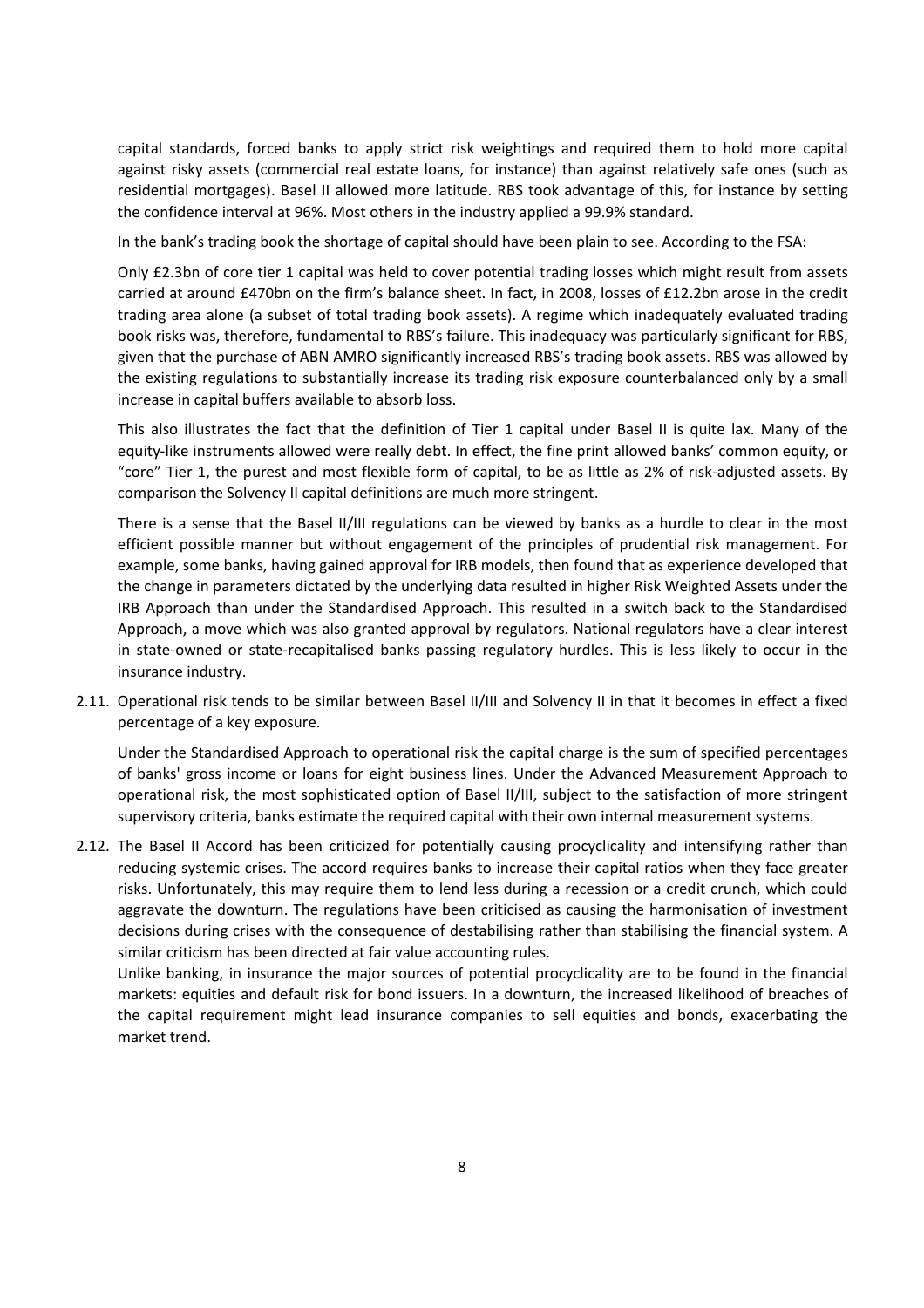#### **3. Evolution to Basel III**

The Appendix gives details of the changes for this new regulation, which will be implemented between 2013 and 2019.

#### 3.1. Basel III cost

Based on the BIS' own research, these increases in capital requirements should lead to a substantial reduction in the frequency of financial panics, at a minimal cost to growth. The rules are to be phased in over an extended period. The first rules will take effect in 2013 with the entire set of standards in place by the end of the decade.

Basel III has been criticised for not addressing the risk weighted asset issue. Since it did not change this risk‐ weighting, Basel III effectively doubles down on Basel II. Banks will need to hold more common equity than ever—against their risk‐weighted assets. That massively increases the incentive to find low‐risk‐weight assets with some return, since these assets can be leveraged much more highly than risky assets. Lending to AA‐rated sovereigns still carries a risk‐weight of zero. So one result of Basel III could be to encourage banks to increase their lending to sovereigns at the margins of zero‐risk‐weight status.

Nomura estimates that compliance with the new Basel III rules, plus an additional surcharge on globally important banks, could leave European lenders, Britain's included, needing to raise more than 100bn euro. In theory banks have until 2019 to raise this amount and much of it could come from profits over the next few years. However, investors are pressing banks to reach those levels sooner. On top of this requirement is the extra capital banks need to absorb losses from a recession or the debt crisis.

More European banks may have to be recapitalised by governments. Among the bigger economies, Germany and France are likely to be in a position to raise the cash but Italy and Spain might need help, perhaps from the eurozones bailout fund. National bank bailouts increase state borrowings relative to GDP, which raises question marks over sovereign credit ratings. There is also the risk that European competition regulators could force recapitalised banks to restructure if they have received state aid worth more than 2% of risk weighted assets. This underlines the need to find a solution to the root cause of the problem, Europe's sovereign debt crisis. There is no amount of capital that banks could reasonably hold that would insulate them from a breakup of the eurozone. The roots of Europe's crisis are different from America's. It is not as much about individual homeowners as it is about entire countries like Greece, Italy and Portugal, whose debts the banks are holding.

European banks over the past three years have not been forced by individual governments to rebuild their capital nearly as much as U.S. banks have. At the end of 2010, the average EU bank had only enough capital to cover 6.5% of its outstanding loans. That was only slightly up from 5.9% at the end of 2007 and still far less than US banks had. On average, the 14 biggest banks in the EU could be wiped out if just 4.3% of their loans went bad.

#### 3.2. Basel 2.5

Basel 2.5 came into force on December 31<sup>st</sup> 2011 in most European and major world financial jurisdictions. Switzerland applied the rules a year early, and the costs are substantial. Third‐quarter figures for Credit Suisse show a 28% increase in risk‐weighted assets, and hence capital charges, for its investment‐banking activities purely because of Basel 2.5.

Basel 2.5 for the first time charges banks extra capital for the credit risk of what they hold in their trading portfolio (because the crisis showed that markets are not always liquid enough to be able to offload assets).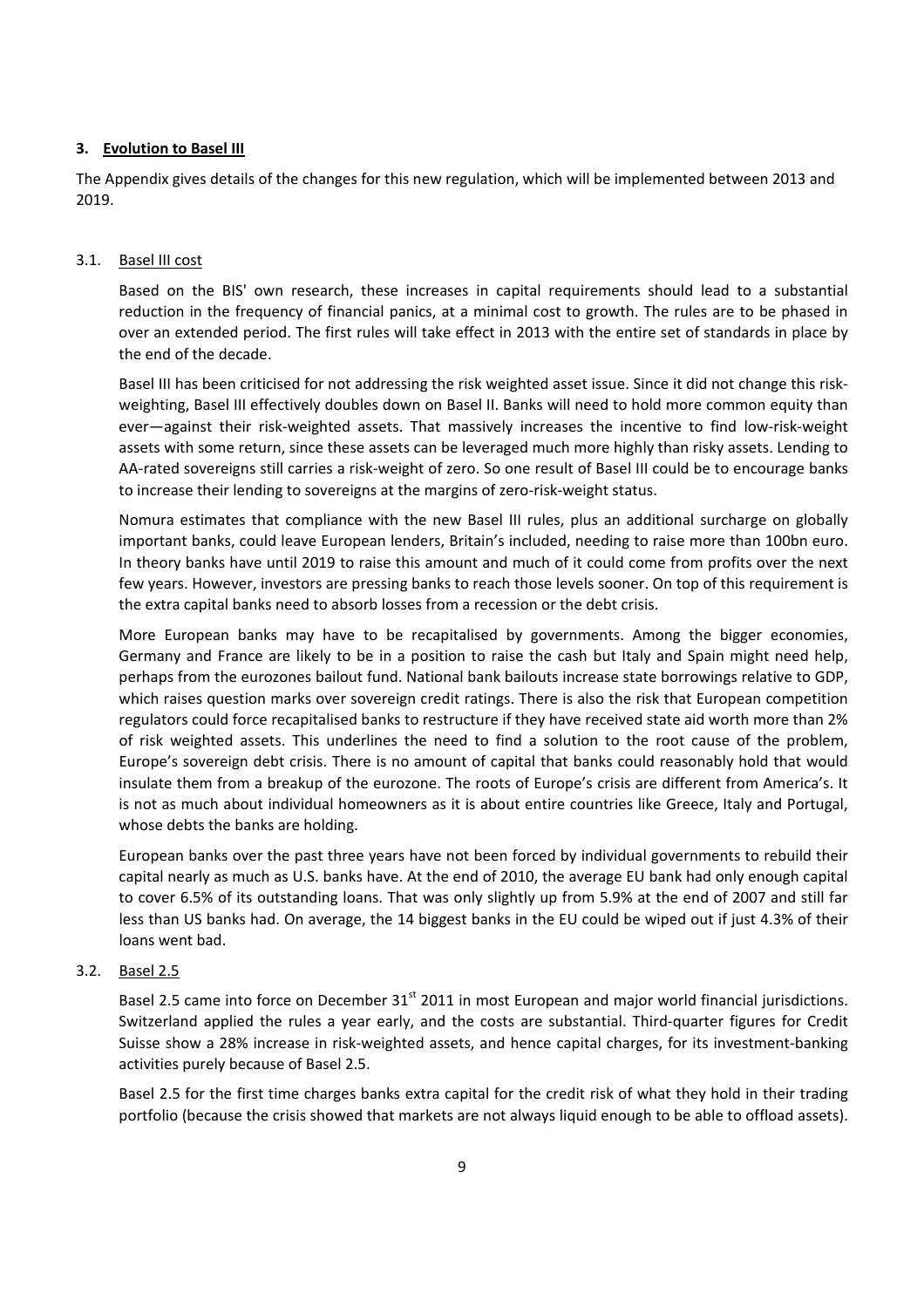That includes a charge for the risk that a counterparty goes bust. It also imposes heavy charges on securitised bundles of assets unless the credit risk of each piece of the bundle has an identifiable market price. Banks that have portfolios of trading positions which they reckon offset each other have to convince regulators that their risk models work or face being charged at a cruder, standardised rate.

Basel 2.5 increases complexity. The risk of a trading portfolio must now be broken down into five "buckets"—value at risk (VaR), a measure of how much could be lost in an average trading day; stressed VaR (how much could be lost in extreme conditions); plus three types of credit risk ranging from the risk of single credits to those of securitised loans. For some banks, developing risk models and getting them approved may become too expensive with the result that more complex businesses will be shut down.

### **4. Stress Tests**

The Basel II Accord refers to "stress testing" numerous times and in relation to each of its three pillars. It does not however define what constitutes an effective stress test. In relation to credit risk, descriptions of the sort of scenarios could be included in a stress test. The Accord also makes clear that there needs to be stress testing done in relation to credit risk, liquidity risk in relation to collateral and market risk. Regulators are also required to ensure that institutions conduct rigorous and forward-looking stress testing to identify factors that could adversely affect the bank.

In practice it is likely that many of the stress tests are quite 'manual', whereby banks manually project the grade profile of their banking books out over the required five years. From this provisions are estimated and the Risk Weighted Assets pertaining to the forecast grade distribution are calculated. This then forms the basis of the return to the regulator without being informed by forecast modelling or stochastic techniques. No reserves in respect of risk in future years need be held in the current year. Each future year is regarded as discrete. In fact, any adverse scenarios can be 'managed away' by assumed management action.

The stress testing methodology initially relied on self-reporting by banks. In 2010 Europe's stress testers had no power to challenge data submitted by banks. Only national regulators had this privilege. Yet national regulators have a clear interest in state-owned or state-recapitalised banks passing the stress tests and most did. It has been questioned how well bank data was scrutinised. 2011 saw some changes. Data initially submitted by banks were subject to "peer review" by a committee of experts from the European Banking Authority (EBA), a pan-European college of regulators, which is administering the tests. The committee concluded that some banks had been over‐ optimistic in their self‐assessment. In some cases different banks had estimated very different probabilities of default and losses on similar underlying assets. All banks were then asked to resubmit data.

A bigger problem remains. The largest and richest banks can hire the best statisticians to model their data. No individual national regulator, or EBA, has resources to match these banks. It is therefore difficult for regulators to successfully challenge the models they produce.

The basic problem is self-reporting itself. The financial crisis proved light-touch or self-regulation was insufficient to keep banks in check. But it has not changed the inequality of resources and expertise between banks and regulators.

Self-reporting by banks and the soft macroeconomic scenarios envisaged, mean the stress tests cannot be construed as definitive measures of the financial impact on solvency of downside risk. However, the data banks are required to disclose allow market participants to draw their own conclusions. Indeed in 2010 ratings agencies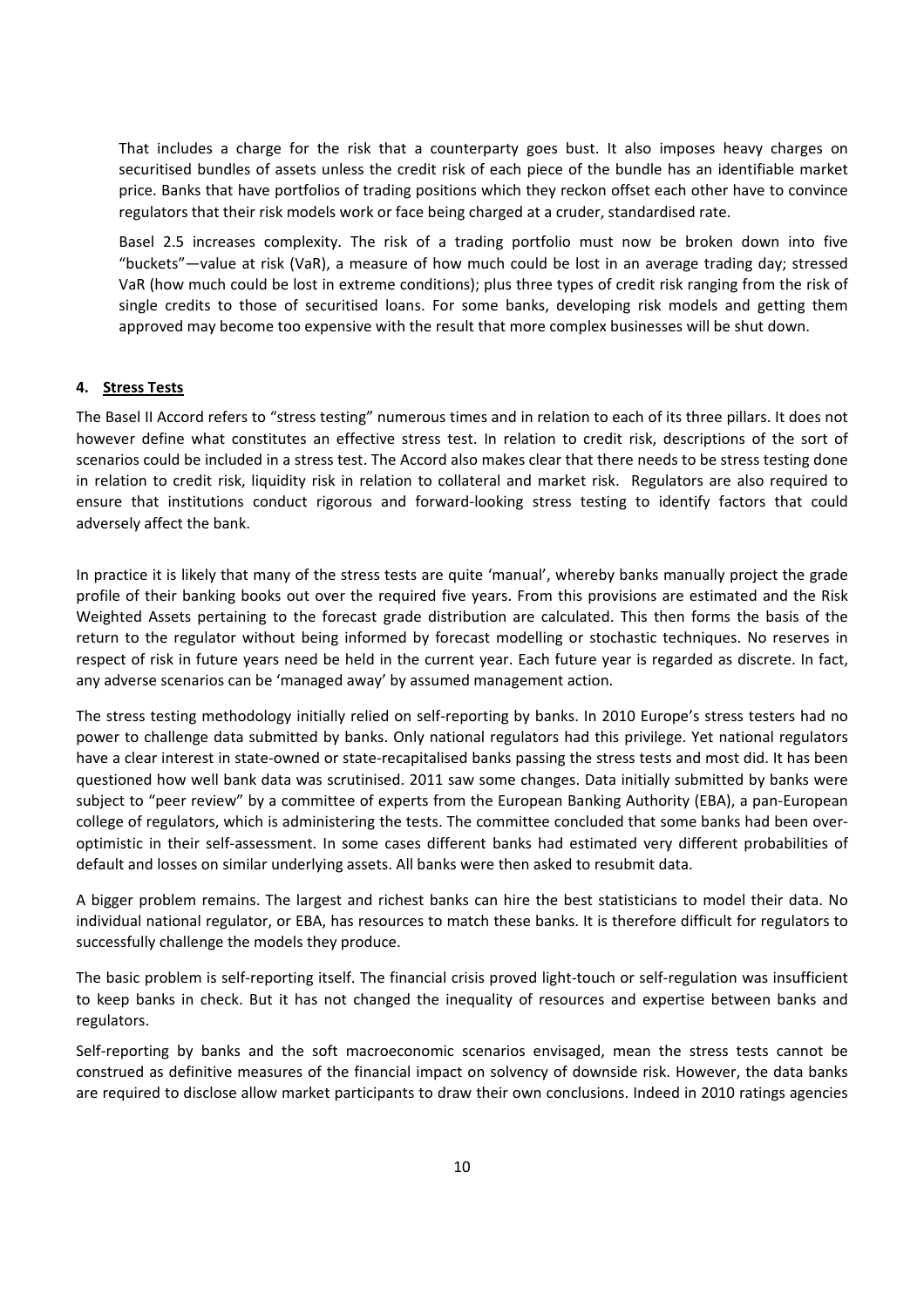and the OECD were quick to test the exposure of national banking systems to a sovereign default, even if the stress tests themselves did not consider such an eventuality.

Some critics of the stress tests even concede tougher tests might be counterproductive. If banks fail tests they would immediately face a higher cost of capital. In such circumstances, most would have no option but to seek public support. On the other hand if vulnerable banks pass the tests, they have an incentive to raise capital, dispose of weak assets, and generally strengthen balance sheets.

But other critics of the stress tests argue their softness is making it harder for banks to raise funds anyway. By adding to uncertainty about the health of European banks, rather than coming clean about those worse effected, the stress‐test process discourages investment in any of the continent's banks.

In December 2011, the European Banking Authority (EBA) released the results of its updated stress tests showing that European banks needed to raise €115 billion (\$149 billion) in extra capital, mainly to offset a fall in the value of their existing holdings of government bonds issued by troubled peripheral European countries.

The banks with the biggest capital shortfalls are those from Spain, Greece and Italy. Several may have to tap government bail‐out funds to raise the capital, creating the circular prospect of governments bailing out their banks that are in turn supposed to bail out the government. Italian banks, for instance, will need €15 billion in additional capital; among them is UniCredit, Italy's biggest bank by assets, which holds some €40 billion in Italian government debt and needs to raise almost €8 billion in capital. Spanish banks need €26 billion. Europe's core has not been spared either. Banks in Germany, the euro area's biggest creditor country, need additional capital and Commerzbank, Germany's second‐largest bank, may need to apply for government assistance to fill a €5.3 billion hole in its balance‐sheet.

As recently as 2010, banks in peripheral countries were willing purchasers of bonds issued by their own governments. The feeling at the time was that the banks survival was directly dependent on the economic performance of their home countries with the consequence that there was little point in trying to mitigate the risks. Moreover, most peripheral banks have seen their funding costs soar and, in reality, had little choice but to buy government bonds with similarly high yields.

However, in October 2011, the EBA first asked banks to set aside extra capital against the possibility of losses on euro-area government bonds. Banks now fear a requirement to regularly mark to market their holdings and set aside capital if bond prices fall. That would prevent even the most troubled banks from gambling for redemption by taking big bets on bonds.

Banks from richer countries will be even less inclined to help out. Foreign banks have been prepared to take large charges to sell 'toxic' foreign sovereign debt, and are unlikely to repurchase. Governments hoping for a helping hand in bond markets will have to look farther afield than their own fragile banks.

Both Basel III and Stress Testing results may lead to further recapitalisation of banks.

### **5. Challenges for banking regulation in the current European crisis**

Ultimately, Basel III will only attempt to ensure that individual banks have greater capital reserves to withstand credit risk in the banking book and market risk in the trading book. It does not effectively deal with the interdependence of banks. Whereas traditionally the banking system was viewed as secure if the hundred largest banks were secure, it has now become clear that the banking system is only as strong as the weakest of the banks, particularly in the sovereign risk and European context. Managing sovereign risk in the system would include the following: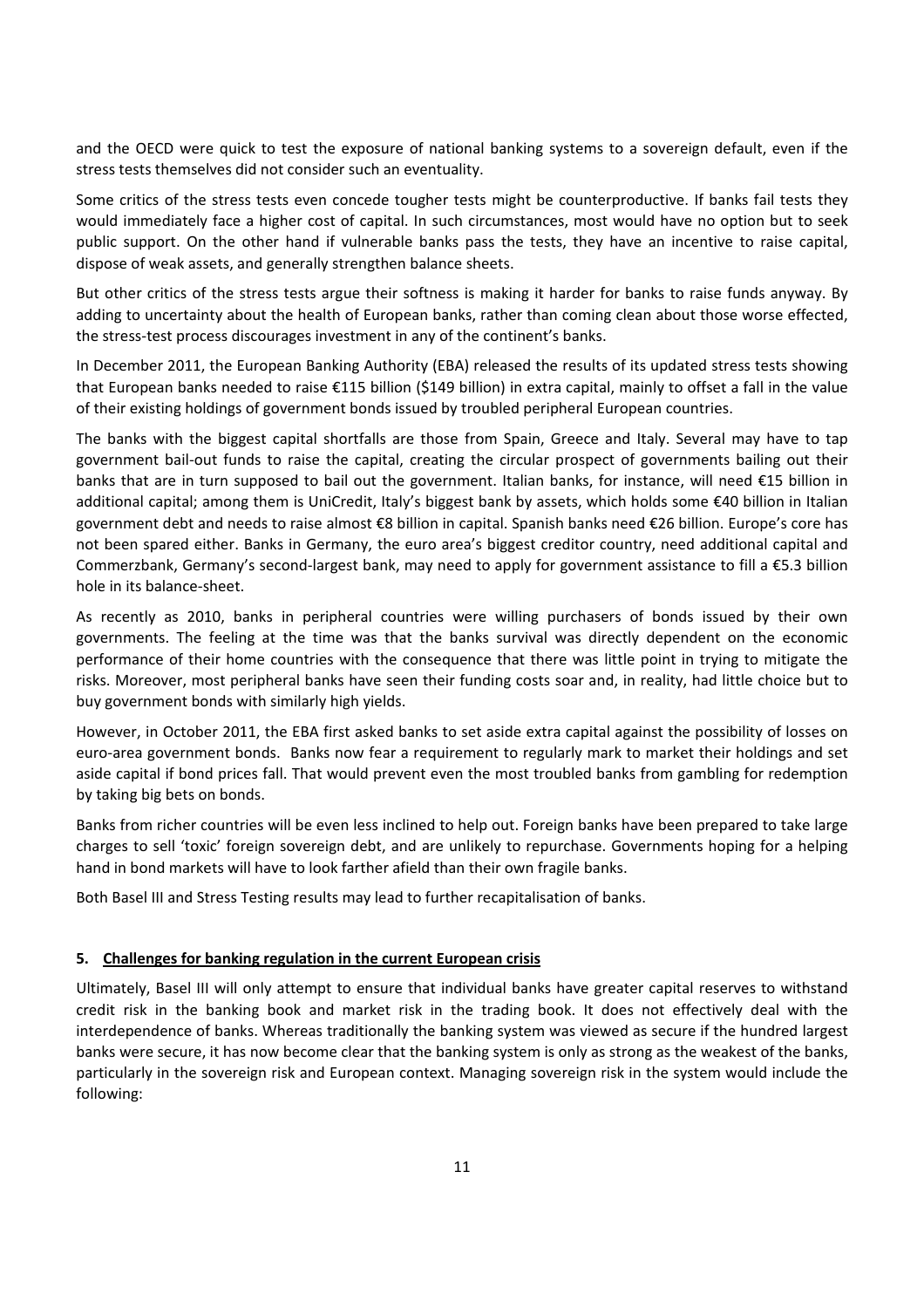- Dealing comprehensively and decisively with the European sovereign debt problem at a political and economic level.
- Looking in depth at the circumstances and mechanisms that could lead to the collapse of the entire banking system and the formulation of continuity planning in such an eventuality. Fundamental change to the entire financial system may result from any such collapse and what this might look like should be considered.

Banks and insurers face the same management of the risk that sovereign debt is increasingly no longer regarded as risk free. Alternatives are limited. For insurers, the key challenge is how to reflect the risk within already relatively sophisticated financial modelling (soon to be transposed in practice to Solvency II). For banks the challenge would appear to be more in the area of formulating comprehensive risk management systems that would allow measurement and judgement of risk so that they are better equipped to recognise when risk levels (from any source) are too high.

Insurers have a clear vested interest in the stability of the banking system (economic and financial risks). Financial management techniques, often standard in the insurance industry, could potentially be usefully applied to the banking industry. The potential benefits are a better understanding and measurement of risk and reserving required. Key strengths insurers may be able to bring to bear are:

- In the European insurance industry, rigorous financial modelling on an all risks basis tends to be standard. There is a strong culture of judgement of risk versus evidence of a more 'arbitrage' approach to banking regulation. Financial modelling techniques could be applied to provisioning, all-risks based solvency modelling, stress testing and operational risk.
- Recognised industry valuation systems that result in a key focus on assumptions and judgement versus a dearth of risk management/profitability systems in banking.
- Stochastic modelling, currently used by advanced insurers, could very usefully be applied to banking to replace the discrete (and often manual) forecasting of banks.
- Judgement of the adequacy of reserves vested in an expert by insurers.

There are other key 'soft' issues that could also be considered e.g.

- As it is ultimately in the interests of all that realistic reserves reflecting all risk exposures are held, consideration should be given to the supports given to CROs to ensure true independence. Consideration at industry level could be given to the supports that are realistically available to a CRO who is under pressure internally to sign off stress test projections that are in all likelihood optimistic rather than best estimate given that a true best estimate would effectively be a statement of insolvency. It would be useful to see an evaluation of how an Appointed Actuary system like in many European countries is judged to have served insurers. Per this system, one person individually and independently signed off that the reserves are prudent and the company is solvent.
- Risk skills and experience in banks.
- Risk culture in banks.
- An assessment of implementation of Enterprise Risk Management in banks.
- Incentives.

A key factor in any resolution must be the restoration of confidence. Applying actuarial financial management techniques to banking could be a key consideration in increasing confidence in the ability of banks to realistically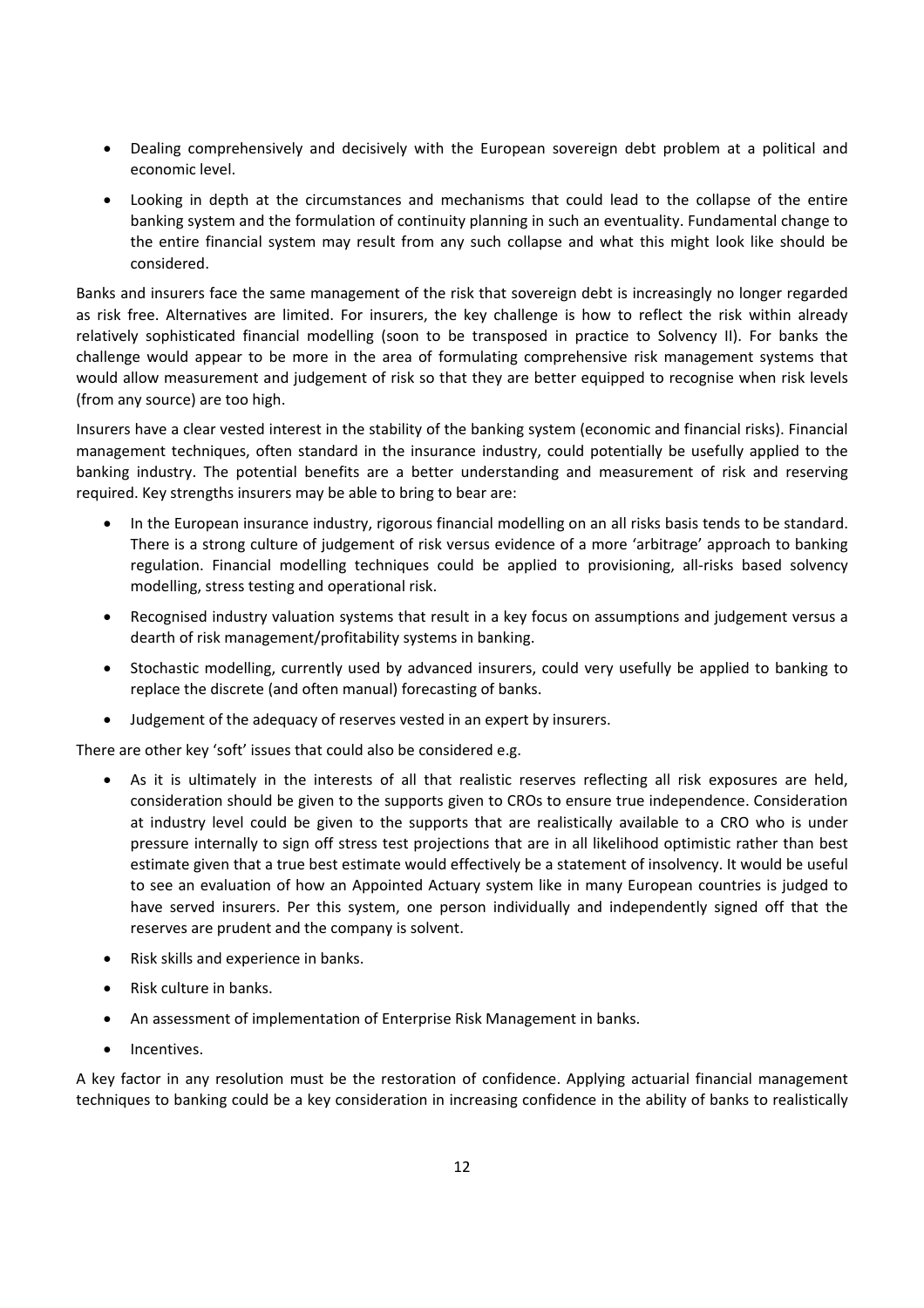quantify and judge all risks. Although implementation would likely prove time consuming, it could establish banks on a sounder footing that could avoid a recurrence in the future.

Given that any number of catalysts, which could result in a run on weak economies and result in far‐reaching global/eurozone panic, are not currently wholly unlikely, measures to increase confidence are urgent.

# **6. References:**

Focarelli, Dario (2009): *Solvency II: The Last Regulation of an Old World or the First of a New One?*. Presentation in Frankfurt, 4 June 2009

Matten, Chris (2000): *Managing Bank Capital: Capital Allocation and Performance Measurement.* John Wiley and Sons.

PwC (2004): *Joining the dots. Tackling the Basel II and IFRS debate*. PwC, IFRS – Global Reporting Revolution, March 2004

Schuermann, Til (2004): *What do we know about loss given default*. Wharton Financial Institutions Center

The Economist *Base Camp Basel*. 21 Jan 2010 *Banks are safe say banks*. 20 Jun 2011 *Joined at the hip*. 14 Jul 2011 *The screw tightens*. 23 Nov 2011 *Autumn leaves falling*. 26 Nov 2011 *Beware of falling masonry*. 26 Nov 2011 *The ghost of Christmas past*. 1 Dec 2011 *The Dash for Cash*. 3 Dec 2011 *Is everything fixed.* 16 Dec 2011 *Staggering to the rescue*. 17 Dec 2011 *Crazy aunt on the loose.* 7 Jan 2012

www.wikipedia.org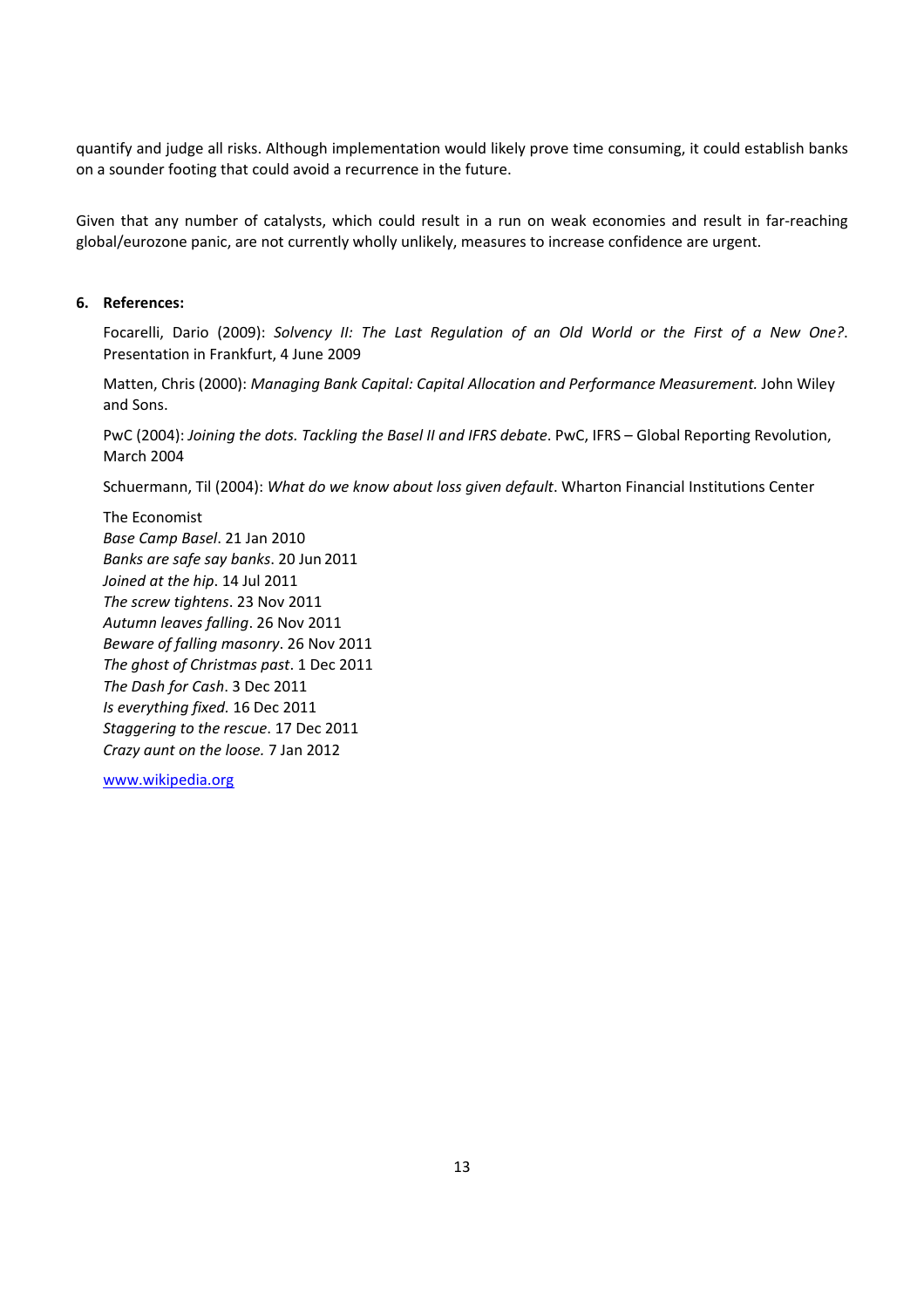### **APPENDIX**

### **Basel II**

The Basel II Accord (Basel II) was initially published in June 2004 and was adopted by all credit institutions in the European Union in 2008. Regulators in most jurisdictions around the world either plan to or have adopted the Accord. It was intended to create an international standard for banking regulators to control how much capital banks need to put aside to guard against the types of financial and operational risks banks (and the whole economy) face. One focus was to maintain sufficient consistency of regulations so that this does not become a source of competitive inequality amongst internationally active banks. Advocates of Basel II believed that such an international standard could help protect the international financial system from the types of problems that might arise should a major bank or a series of banks collapse. In theory, Basel II attempted to accomplish this by setting up risk and capital management requirements designed to ensure that a bank has adequate capital for the risk the bank exposes itself to through its lending [the Banking Book] and investment banking practices [the Trading Book]. Generally speaking, these rules mean that the greater risk to which the bank is exposed, the greater the amount of capital the bank needs to hold to safeguard its solvency and overall economic stability.

The final version of Basel II aims at:

- 1. Ensuring that capital allocation is more risk sensitive;
- 2. Enhance disclosure requirements which will allow market participants to assess the capital adequacy of an institution;
- 3. Ensuring that credit risk, operational risk and market risk are quantified based on data and formal techniques;
- 4. Attempting to align economic and regulatory capital more closely to reduce the scope for regulatory arbitrage.

Basel II uses a "three pillars" concept – (1) minimum capital requirements (addressing risk), (2) supervisory review and (3) market discipline.

### The first pillar

The first pillar deals with maintenance of regulatory capital calculated for three major components of risk that a bank faces: credit risk, operational risk, and market risk. Other risks are not considered fully quantifiable at this stage.

The credit risk component can be calculated in three different ways of varying degree of sophistication, namely Standardised approach, Foundation IRB and Advanced IRB. IRB stands for "Internal Rating‐Based Approach".

For operational risk, there are three different approaches - basic indicator approach or BIA, Standardised approach or STA, and the internal measurement approach (an advanced form of which is the advanced measurement approach or AMA).

For market risk the preferred approach is VaR (value at risk).

As Basel II was phased in by the banking industry the intention was to move from standardised requirements to more refined and specific requirements developed for each risk category by each individual bank. The upside for banks that developed their own bespoke risk measurement systems was that they would be rewarded with potentially lower risk capital requirements. There would be closer links between the concepts of economic profit and regulatory capital.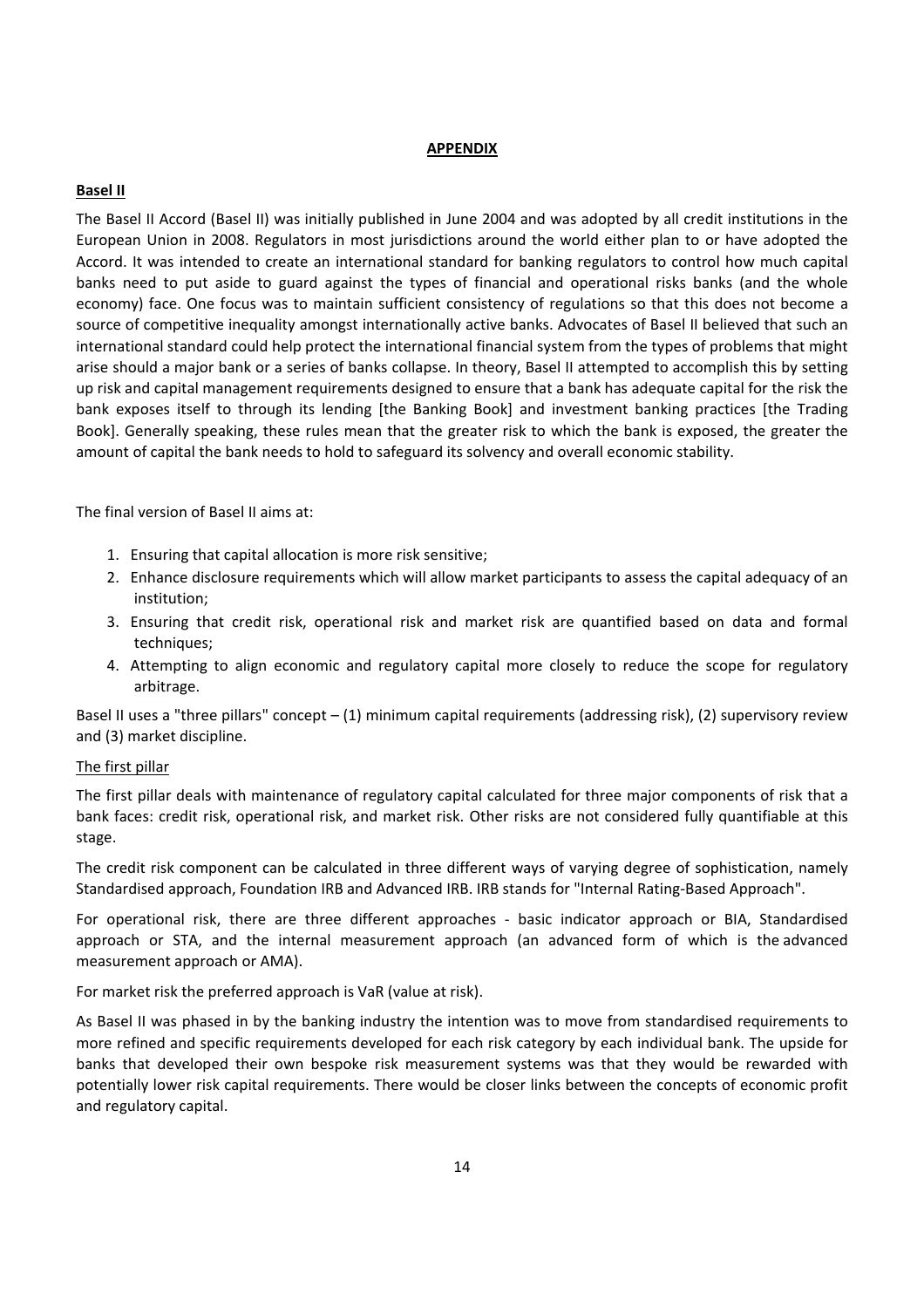Credit Risk can be calculated by using one of three approaches:

- 1. Standardised Approach
- 2. Foundation IRB
- 3. Advanced IRB Approach

The Standardised approach sets out specific risk weights for certain types of credit risk. The standard risk weight categories used under Basel 1 were 0% for government bonds, 20% for exposures to OECD Banks, 50% for first line residential mortgages and 100% weighting on consumer loans and unsecured commercial loans. Basel II introduced a new 150% weighting for borrowers with lower credit ratings. The minimum capital required remained at 8% of risk weighted assets, with Tier 1 capital making up not less than half of this amount.

The following is an extract from the regulation under the Standardised Approach to give a sense of the risk weightings and the influence of the ratings agencies.

### **Claims on sovereigns**

| <b>Credit Assessment</b> AAA to AA- $A$ + to A- BBB+ to BBB- BB+ to B- Below B- unrated |    |     |     |         |      |          |
|-----------------------------------------------------------------------------------------|----|-----|-----|---------|------|----------|
| <b>Risk Weight</b>                                                                      | 0% | 20% | 50% | $100\%$ | 150% | $ 100\%$ |

**Claims on the BIS, the IMF, the ECB, the EC and the MDBs**

### **Risk Weight**: 0%

### **Claims on banks and securities companies**

Related to assessment of sovereign as banks and securities companies are regulated.

| <b>Credit Assessment</b> $ AAA$ to $AA$ - $ A+$ to $A-$ <b>BBB+</b> to BBB- $ BB+$ to B- $ Below$ B- $ unrated $ |     |     |          |         |      |         |
|------------------------------------------------------------------------------------------------------------------|-----|-----|----------|---------|------|---------|
| Risk Weight                                                                                                      | 20% | 50% | $ 100\%$ | $100\%$ | 150% | $100\%$ |

### **Claims on corporates**

| Credit Assessment AAA to AA- A+ to A- BBB+ to BB- Below BB- unrated |     |      |      |      |      |
|---------------------------------------------------------------------|-----|------|------|------|------|
| Risk Weight                                                         | 20% | 150% | 100% | 150% | 100% |
|                                                                     |     |      |      |      |      |

### **Claims on retail products**

This includes credit card, overdraft, auto loans, personal finance and small business.

### **Risk weight**: 75%

Banks that decide to adopt the standardised ratings approach must rely on the ratings generated by external agencies. Certain banks used the IRB (Internal Ratings Based) approach as a result, which gives more discretion to the individual banks in quantifying the risk weighted assets.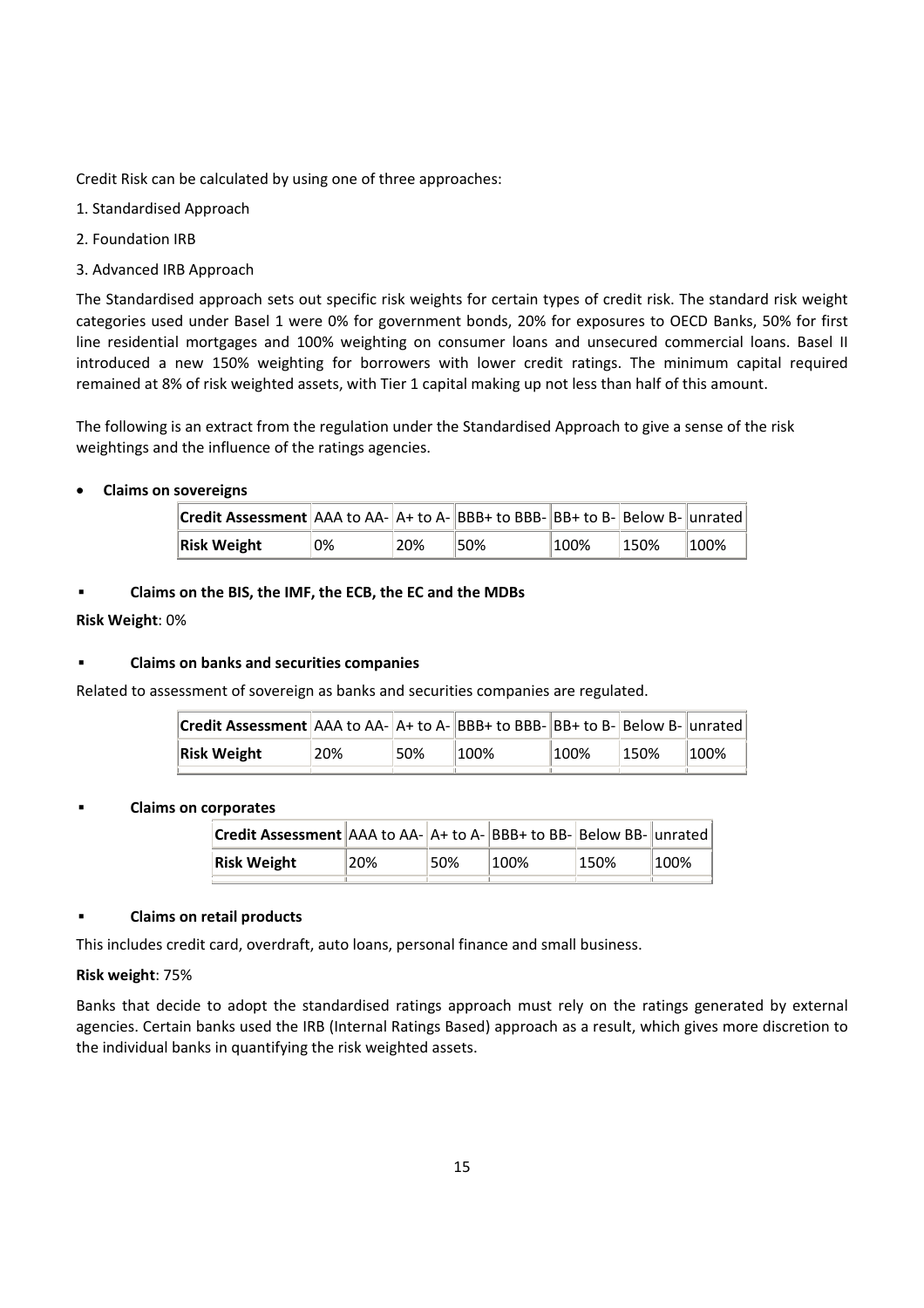# The second pillar

The second pillar deals with the regulatory response to the first pillar, giving regulators much improved 'tools' over those available to them under Basel I. It also provides a framework for dealing with all the other risks a bank may face, such as systemic risk, pension risk, concentration risk, strategic risk, reputational risk, liquidity risk and legal risk, which the accord combines under the title of residual risk. It gives banks a power to review their risk management system.

Internal Capital Adequacy Assessment Process (ICAAP) is the result of Pillar II of Basel II accords

# The third pillar

This pillar aims to complement the minimum capital requirements and supervisory review process by developing a set of disclosure requirements which will allow the market participants to gauge the capital adequacy of an institution.

Market discipline supplements regulation as sharing of information facilitates assessment of the bank by others including investors, analysts, customers, other banks and rating agencies which leads to good corporate governance. The aim of the third pillar is to allow market discipline to operate by requiring institutions to disclose details on the scope of application, capital, risk exposures, risk assessment processes and the capital adequacy of the institution. It must be consistent with how the senior management including the board assess and manage the risks of the institution.

When market participants have a sufficient understanding of a bank's activities and the controls it has in place to manage its exposures, they are better able to distinguish between banking organisations so that they can reward those that manage their risks prudently and penalise those that do not.

These disclosures are required to be made at least twice a year, except qualitative disclosures providing a summary of the general risk management objectives and policies which can be made annually. Institutions are also required to create a formal policy on what will be disclosed, controls around them along with the validation and frequency of these disclosures. In general, the disclosures under Pillar 3 apply to the top consolidated level of the banking group to which the Basel II framework applies.

# Credit Risk Detail for IRB Models

The Internal Ratings Based approach is used by many banks in preference to the Standardised Approach.

The risk weights for individual exposures are calculated based on the function provided by Basel II.



Potential credit losses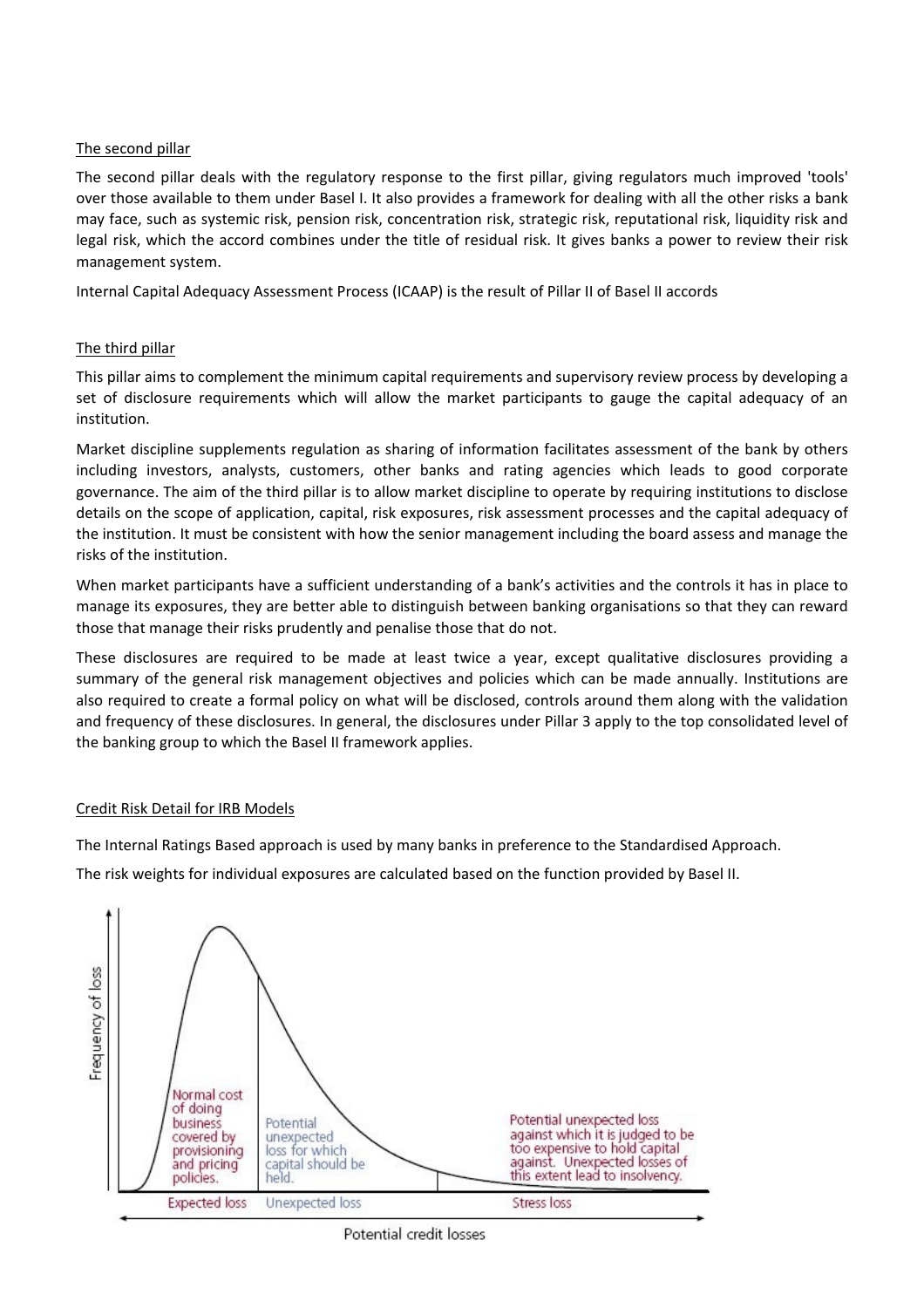Under IRB, the approach taken to credit risk consists of four steps.

- 1. Calculate the expected loss over a given horizon, for each exposure and for the portfolio.
- 2. Calculate the volatility of expected loss of each exposure (unexpected loss).
- 3. Calculate the volatility of expected loss for the portfolio.
- 4. Calculate the probability distribution of credit loss for the whole portfolio and determine the contribution of each exposure to the capital needed to absorb risk over the given time horizon, at a given confidence level.

The Credit Risk calculation is similar to the value at risk approach to Market Risk: it is the portfolio effect of a maximum likely loss over a given time period at a given confidence level and a bottom up analytical model is used to asses this.

Expected loss is not part of risk, but a cost of doing business. However, it is also a fundamental first step in determining risk capital, as this is defined as the volatility of actual loss either side of the level of expected loss. In credit risk terms, the expected loss (EL) is the average level of credit loss which is expected from any given exposure or set of exposures over a given time period. There are three components required to assess expected loss and it is calculated as the product of all three components.

- 1. Probability of Default (PD); the probability that the borrower will default over a one year horizon.
- 2. Loss given default (LGD): the percentage of the credit exposure which will be lost should a borrower go into default
- 3. Exposure at Default (EAD): the likely amount of the credit granted outstanding at the time of default.

For a given maturity, these parameters are used to estimate expected loss (EL)

EL=PD\*LGD\*EAD

IRB requires banks to disclose PDs, LGDs and EADs within the portfolio (Pillar 3). There are two variants of IRB available to banks: the Foundation approach and the Advanced approach.

They differ principally in how the three parameters (and the maturity term) can be measured and determined internally. For the Foundation approach only PD may be assigned internally, subject to supervisory review (Pillar 2). LGD is fixed and based on supervisory values: for instance, 45% for senior unsecured claims and 75% for subordinated claims. EAD is also based on supervisory values in cases where the measurement is not clear. For instance, EAD is 75% for irrevocable undrawn commitments. Finally, a single average maturity of 2½ years is assumed for the portfolio. In the Advanced approach all four parameters are determined by the bank and are subject to supervisory review.

Unexpected loss is modelled firstly at the individual loan level. This is actually easy to do empirically as there are only two possible states: default, and non‐default. The more difficult part with credit risk comes in determining the portfolio effects. Whereas in market risk it is the variety of risk factors and the mathematical complexity of the products which can cause problems, in credit risk it is the level of diversification of the portfolio which is most critical. This is driven by the degree to which borrowers are correlated with each other (through geographic and industry concentration), and the size of the individual exposures (large exposures contribute to an over‐ proportional degree to the riskiness of the portfolio). These levels of correlation may not be easily visible, or directly observed from past experience. A difficulty in modelling credit risk is the lack of publicly available and historical data.

The probability distribution of credit risk tends to be highly skewed. A lot of the time, credit losses are low but occasionally they can be very large indeed. These large losses are often related to downswings in the economic cycle. The shape of the distribution is driven by the level of diversification in the portfolio, with large concentrations to individual borrowers, industries and geographies causing greater skewness. One of the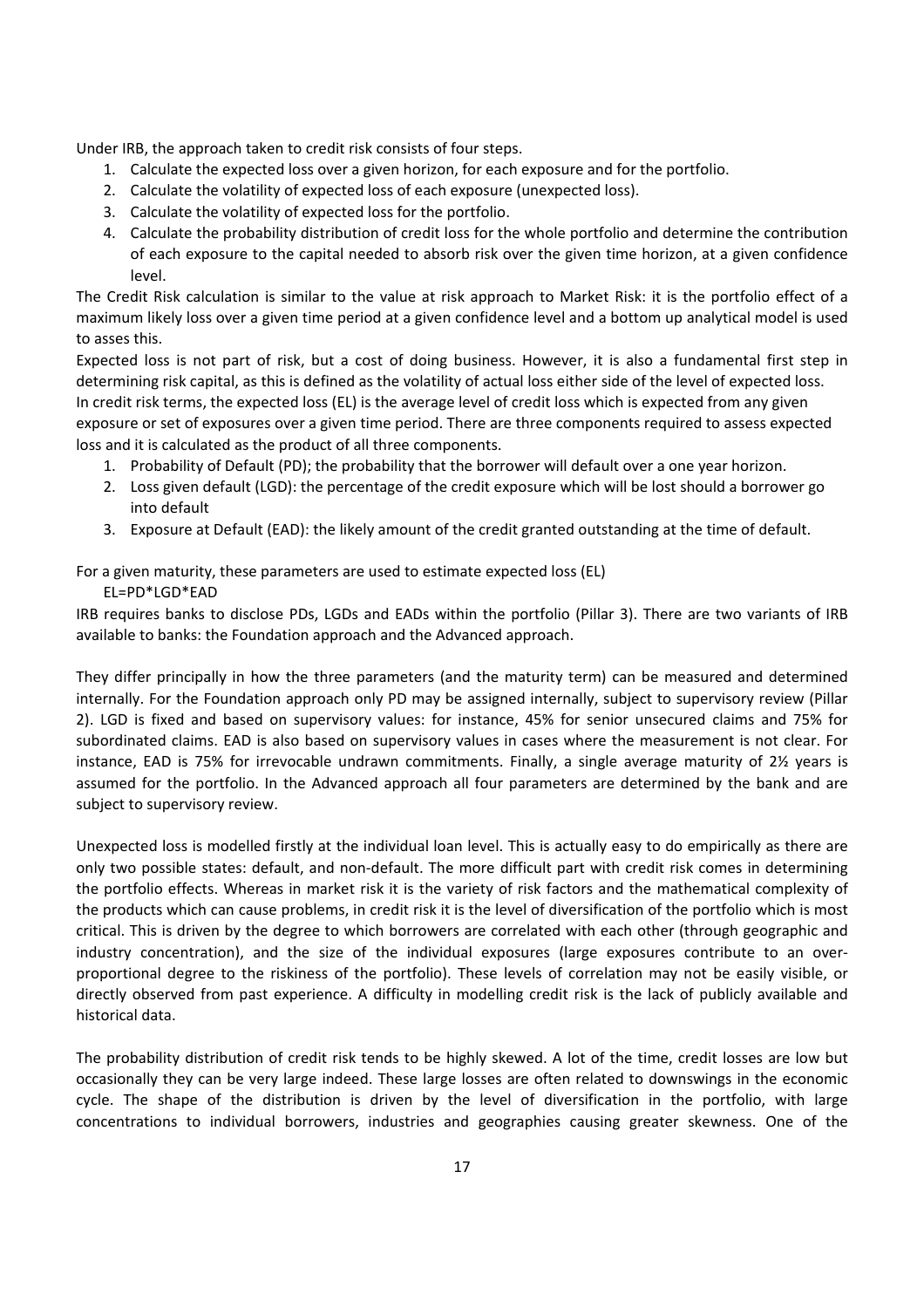interesting facets of credit risk is that it is almost impossible to stop diversifying. Even in a large, well-diversified portfolio, some 5% of the exposures may easily account for 20% of the risk. This contrasts with the usual view of diversification in an investment portfolio in equities, where a holding of only 15 or so stocks can provide virtually all of the diversification that is possible in a single market.

The following graph shows the benefits to banks of calculating via the IRB Approach rather than the Standardised Approach.

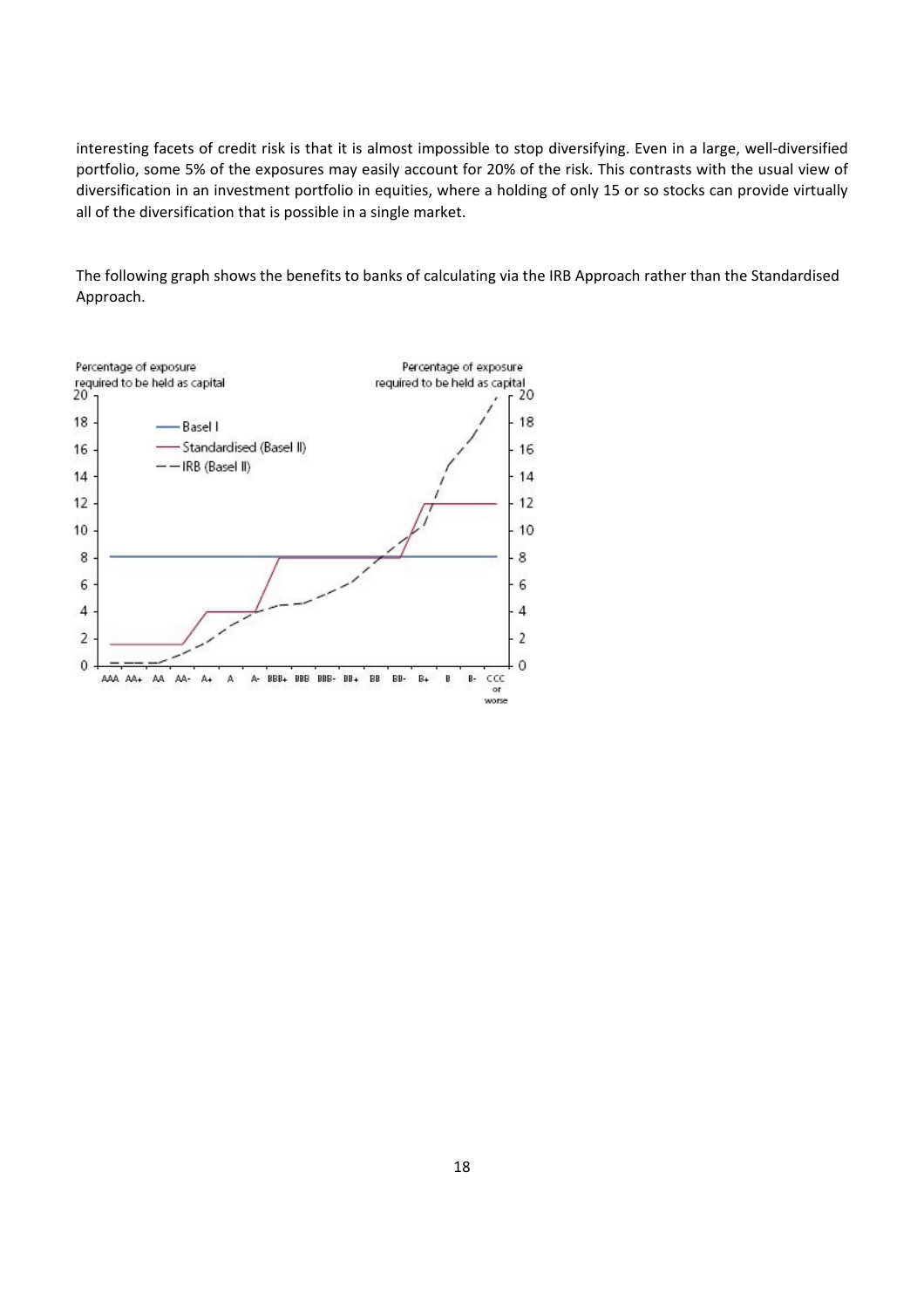The following table illustrates how bank capital is calculated and how the capital ratios are constructed and is followed by some comments.



# **Total Risk Weighted Assets A+B=C**

| Eligible Tier 1           | D       |
|---------------------------|---------|
| Eligible Tier 2 and 3     | E       |
| Deductions                | F       |
|                           | $D+E-$  |
| <b>Total Capital</b>      | $F = G$ |
|                           |         |
|                           |         |
| Tier 1 Ratio              | D/C     |
| <b>Total Capial Ratio</b> | G/C     |
|                           |         |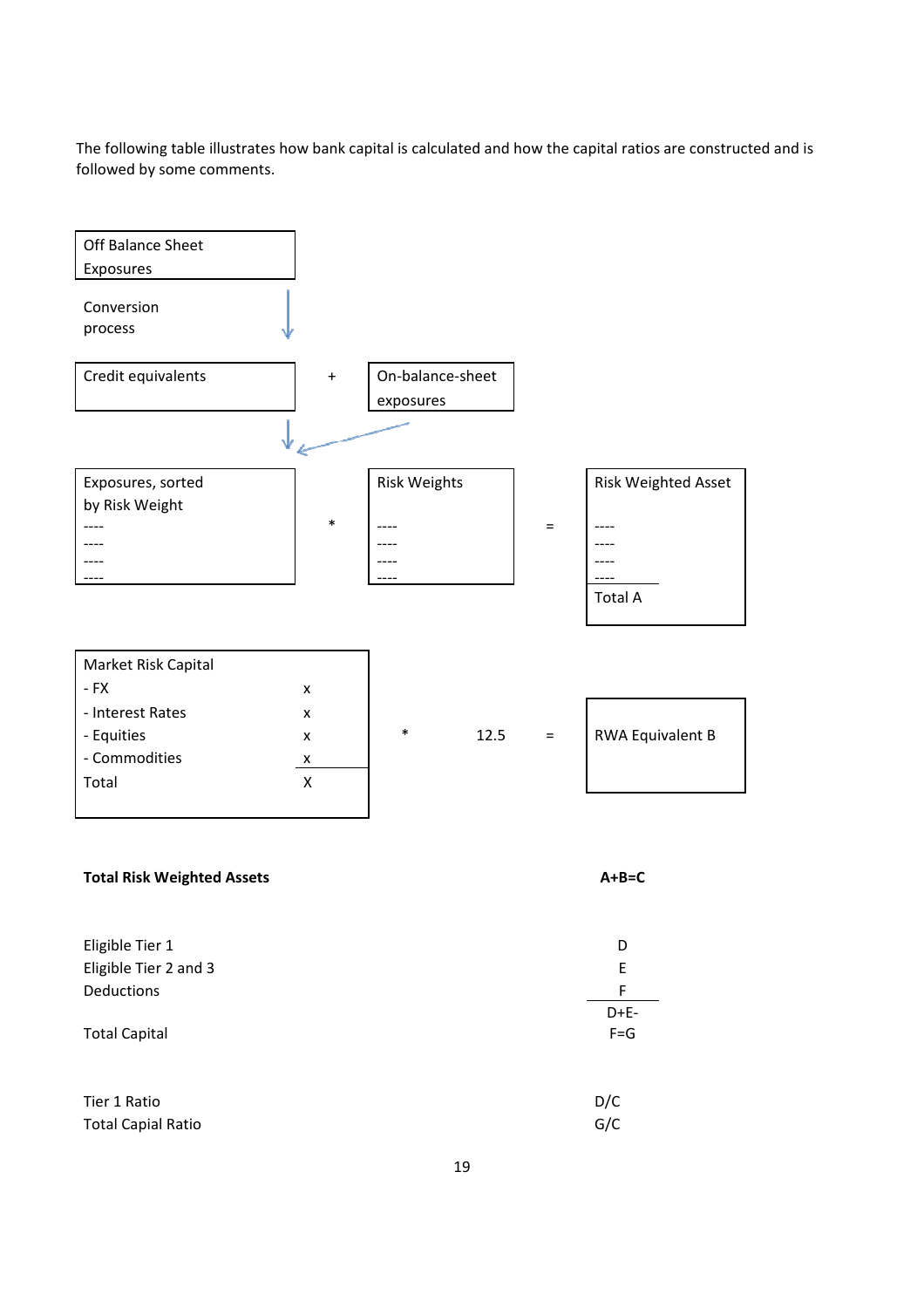### Risk Weighted Assets in the Banking Book:

Assets in the banking context are its loans or equivalents. A bank multiplies its asset (including asset equivalents) according to certain percentage risk weightings. These broadly reflect the riskiness of the asset, which broadly reflect creditworthiness. In general, loans to corporations and individuals nearly always carry 100% risk weighting. Loans to banks (including investment banks) within the OECD will carry a lower risk weight (usually 20%) and loans to public sector borrowers (eg. local governments) may take an even lower risk weight. Credits to OECD governments themselves are deemed to be risk free. Residential mortgages are often reduced to a 50% risk weight if they meet certain conditions. The result of all these adjustments is to produce what are known as 'risk weighted assets' which are simply summed.

#### Market Risk in the Trading Book

As banks have moved more and more away from the traditional credit business into new businesses such as investment banking, they have become more exposed to other risks, chiefly market risk. This refers to the sensitivity of the bank's trading position to changes in the overall levels of financial markets. Market risk covers only the explicit trading book of the bank; the 'mismatch' in interest-rate sensitivities held on the traditional banking book is excluded. In the market risk area, there is no expected loss – the mean value of financial assets is their current market value. Unlike the credit‐risk calculation, which produces a RWA number, the market‐risk calculation results directly in a capital requirement i.e. it can be compared directly (euro for euro) with the capital required to be held against it. In order to make the two comparable and standardise the calculation, the market risk capital is multiplied by 12.5 (the inverse of 8%) to convert it to a RWA equivalent.

The sum of the credit risk RWA and market risk RWA‐equivalent is then compared with available capital and the resulting capital ratios must exceed the minimum 8% target set.

#### Eligible Capital:

Tier 1 capital is the core measure of a bank's financial strength from a regulator's point of view. It is composed of core capital, which consists primarily of common stock and disclosed reserves (or retained earnings), but may also include non‐redeemable non‐cumulative preferred stock. The Basel Committee also observed that banks have used innovative instruments over the years to generate Tier 1 capital; these are subject to stringent conditions and are limited to a maximum of 15% of total Tier 1 capital.

Capital in this sense is related to, but different from, the accounting concept of shareholders' equity. Both Tier 1 and Tier 2 capital were first defined in the Basel I capital accord and remained substantially the same in the replacement Basel II accord. Tier 2 capital represents "supplementary capital" such as undisclosed reserves, evaluation reserves, general loan-loss reserves, hybrid (debt/equity) capital instruments, and subordinated debt.

Tier 3 capital may only be used to cover market risks may be used only at the discretion of the national authorities, and includes only short term subordinated debt that satisfies the following conditions:

- Unsecured, subordinated and fully paid up,
- Have an original maturity of at least 2 years,
- Be subject to a lock-in clause that stipulates that neither interest nor principal may be paid (even when due at maturity) if the bank is below its minimum capital requirement or if such payment makes the bank go below the minimum capital requirement.

Tier 3 capital is limited to 250% of a bank's Tier 1 capital that is required to support market risks.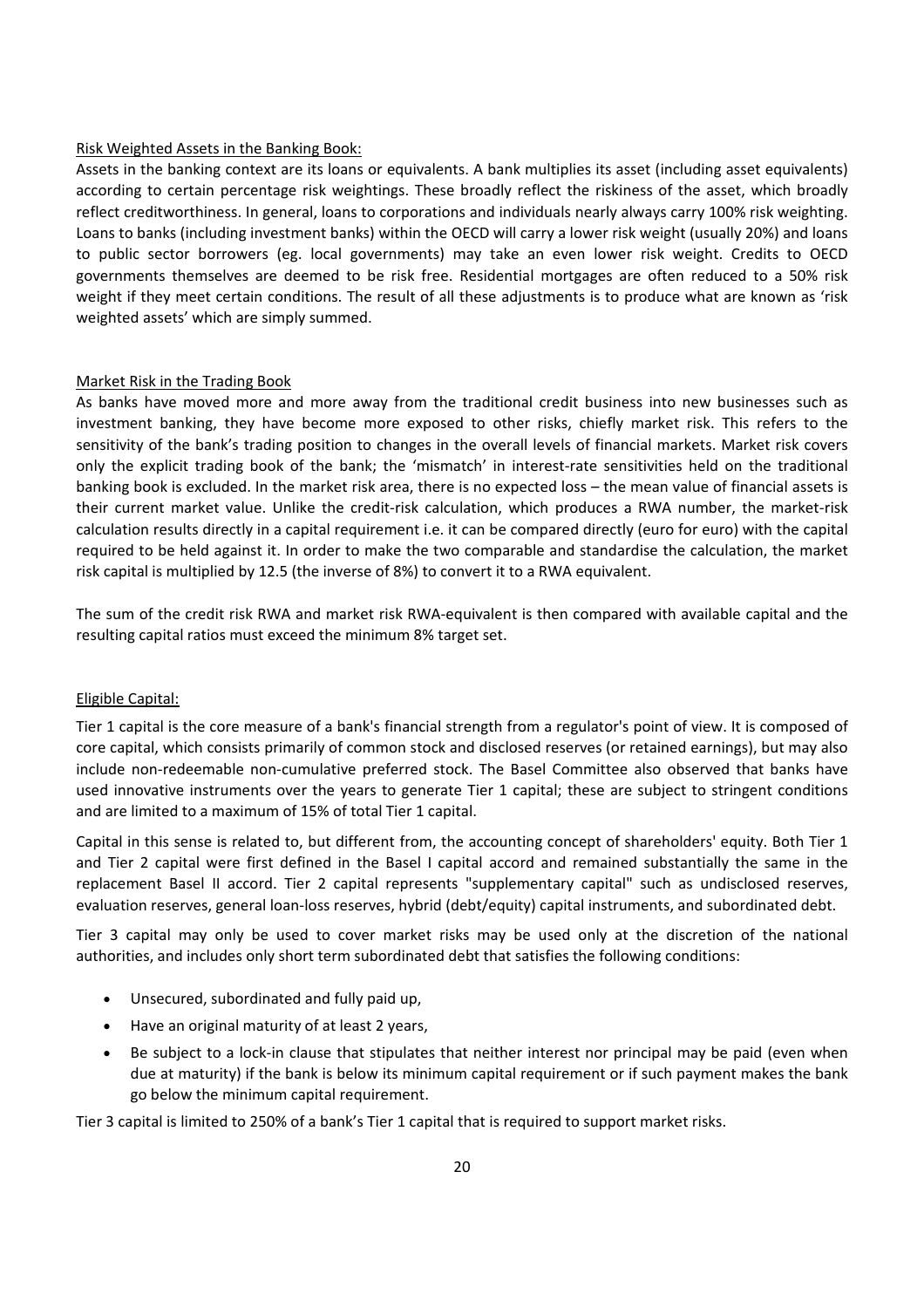Each country's banking regulator, however, has some discretion over how differing financial instruments may count in a capital calculation.

The theoretical reason for holding capital is that it should provide protection against unexpected losses. Note that this is not the same as expected losses, which are deemed covered by provisions, reserves and current year profits. Under Basel II, Tier 1 capital is a minimum of 4% ownership equity but investors generally require a ratio of 10%. Tier 1 capital should be greater than 150% of the minimum requirement.

The Tier 1 capital ratio is the ratio of a bank's core equity capital to its total risk‐weighted assets (RWA).

As an example, assume a bank with 2 of equity receives a client deposit of 10 and lends out all 10. Assuming that the loan, now a 10 asset on the bank's balance sheet, carries a risk weighting of 90%, the bank now holds risk‐ weighted assets of 9 (10\*90%). Using the original equity of 2, the bank's Tier 1 ratio is calculated to be 2/9 or 22%.

There are two different conventions for calculating and quoting the Tier 1 capital ratio:

- Tier 1 common capital ratio and
- Tier 1 total capital ratio

Preferred shares and non‐controlling interests are included in the Tier 1 total capital ratio but not the Tier 1 common ratio. As a result, the common ratio will always be less than or equal to the total capital ratio. In the example above, the two ratios are the same.

#### **Basel III**

Basel III will require the following capital structure:

|                                     | <b>Calibration of the Capital Framework</b><br>Capital requirements and buffers (all numbers in percent) |                       |                      |  |
|-------------------------------------|----------------------------------------------------------------------------------------------------------|-----------------------|----------------------|--|
|                                     | <b>Common Equity</b><br>(after<br>deductions)                                                            | <b>Tier 1 Capital</b> | <b>Total Capital</b> |  |
| Minimum                             | 4.5                                                                                                      | 6.0                   | 8.0                  |  |
| Conservation buffer                 | 2.5                                                                                                      |                       |                      |  |
| Minimum plus<br>conservation buffer | 7.0                                                                                                      | 8.5                   | 10.5                 |  |
| Countercyclical buffer<br>range*    | $0 - 2.5$                                                                                                |                       |                      |  |

• The minimum common equity requirement has been increased from 2% in Basel II to 4.5%. Common equity is called "core" Tier 1 capital. Tier 1 capital has increased from a minimum of 4% to 6% of Risk Weighted Assets. Basel III also introduces additional capital buffers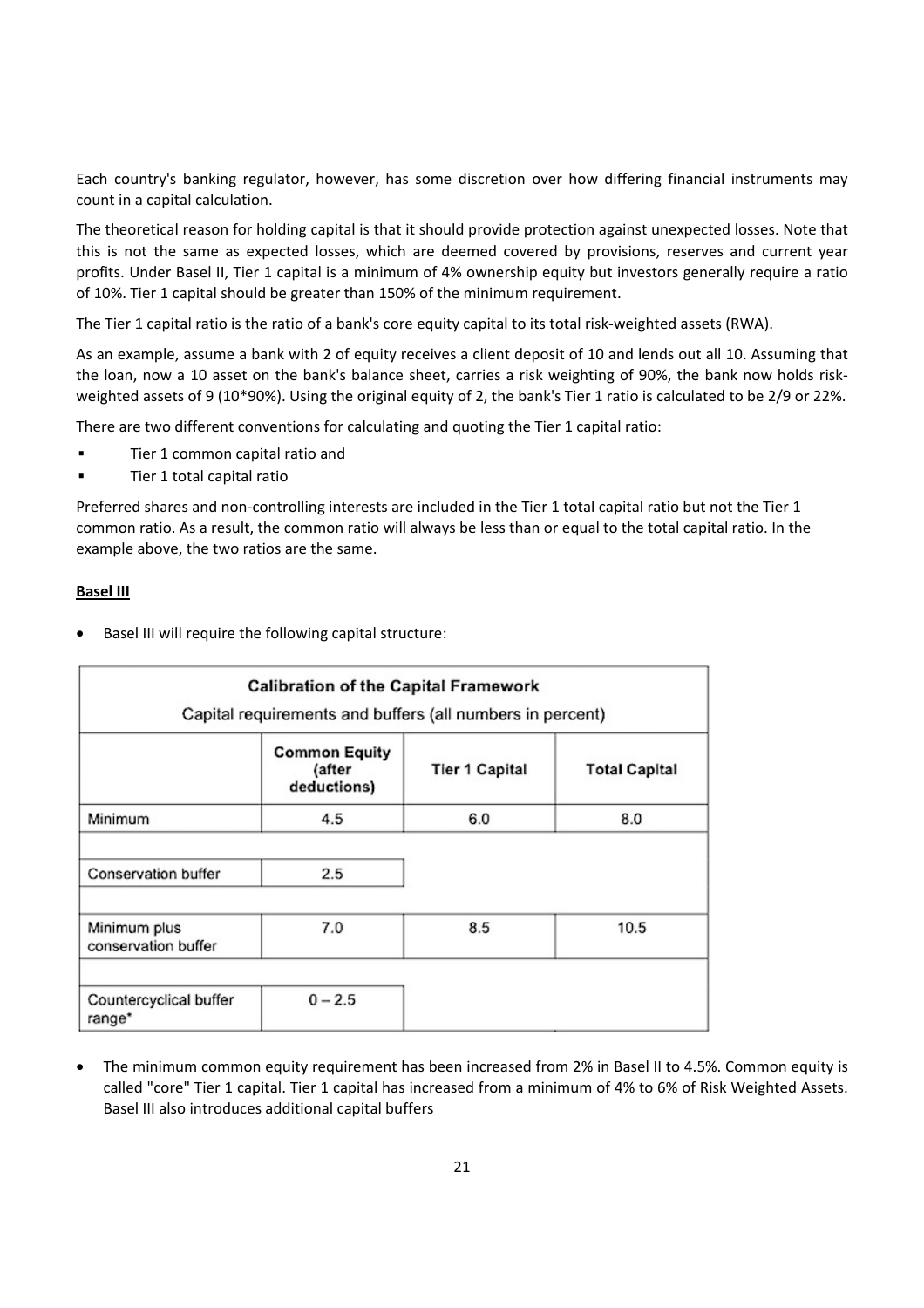- (i) Regulators have agreed on an additional mandatory 2.5% "conservation buffer". Most large banks will likely maintain such a buffer, as falling below it will lead to additional regulatory scrutiny.
- (ii) A discretionary countercyclical buffer, which allows regulators to require up to another 2.5% of capital during periods of high credit growth.

The likely impact is a substantial increase in the common equity reserves banks need to hold.

Other key points are that Basel III introduces a minimum 3% leverage ratio and two required liquidity ratios. The leverage ratio to include assets parked off balance sheet. This is to ensure that the parts of the shadow banking system that act like banks are regulated accordingly. This has happened for investment banks. The Liquidity Coverage Ratio requires a bank to hold sufficient high‐quality assets to cover its total net cash flows over 30 days; the Net Stable Funding Ratio requires the available amount of stable funding to exceed the required amount of stable funding over a one‐year period of extended stress.

### Summary of Proposed Changes

- First, the quality, consistency, and transparency of the capital base will be raised.
	- (i) Tier 1 capital: the predominant form of Tier 1 capital must be common shares and retained earnings
	- (ii) Tier 2 capital instruments will be harmonised
	- (iii) Tier 3 capital will be eliminated.
- Second, the risk coverage of the capital framework will be strengthened.
	- (i) Promote more integrated management of market and counterparty credit risk
	- (ii) Add the CVA (credit valuation adjustment)‐risk due to deterioration in counterparty's credit rating
	- (iii) Strengthen the capital requirements for counterparty credit exposures arising from banks' derivatives, repo and securities financing transactions
	- (iv) Raise the capital buffers backing these exposures
	- (v) Reduce procyclicality and
	- (vi) Provide additional incentives to move OTC derivative contracts to central counterparties (probably clearing houses)
	- (vii) Provide incentives to strengthen the risk management of counterparty credit exposures
	- (viii) Raise counterparty credit risk management standards by including wrong‐way risk
- Third, the Committee will introduce a leverage ratio as a supplementary measure to the Basel II risk‐based framework that is intended to achieve the following objectives:
	- (i) Put a floor under the build‐up of leverage in the banking sector
	- (ii) Introduce additional safeguards against model risk and measurement error by supplementing the risk based measure with a simpler measure that is based on gross exposures.